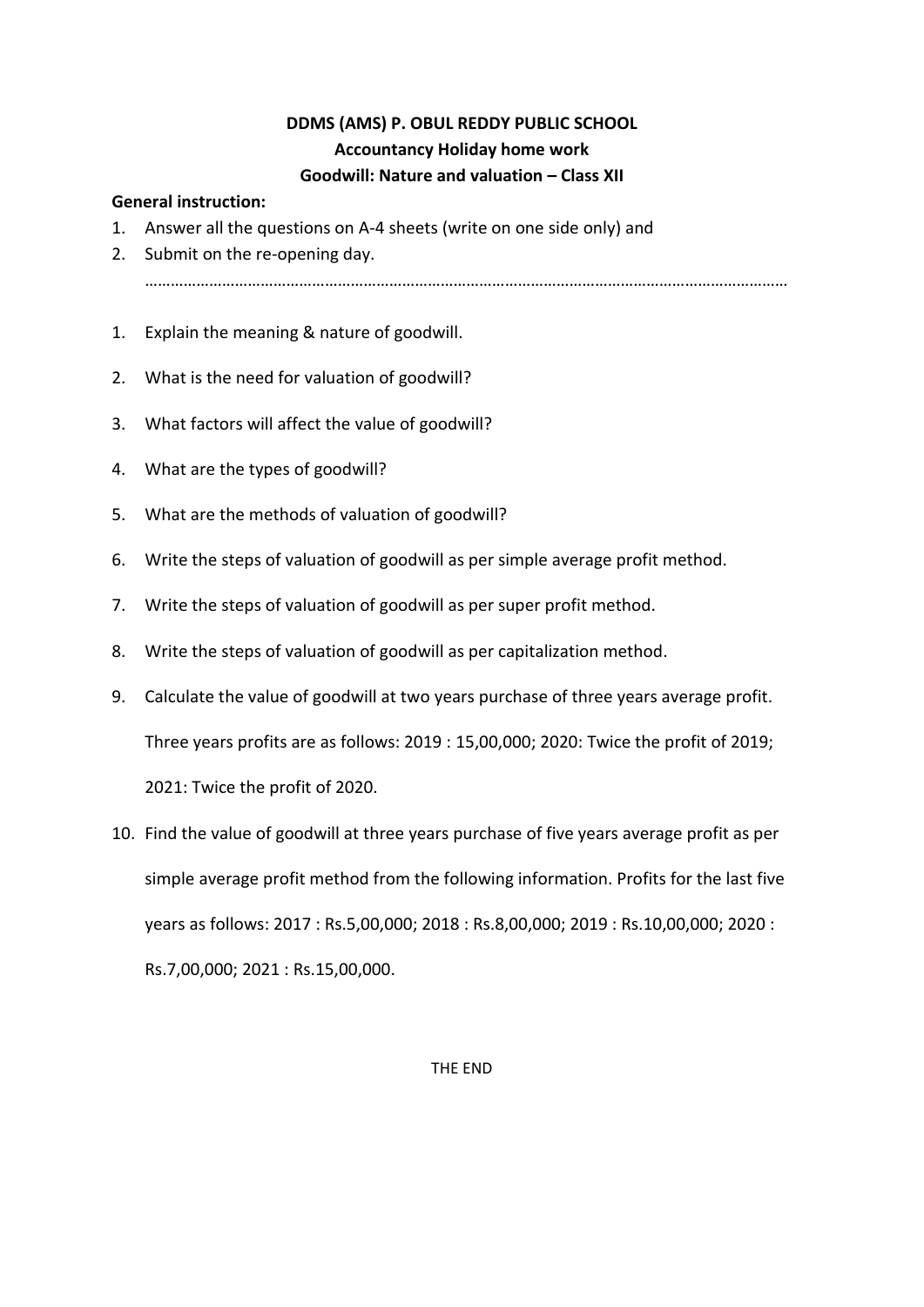#### CLASS XII

#### SUBJECT: BIOLOGY

#### **SUMMER HOLIDAY HOMEWORK**

- 1. DECIDE AND CONFIRM YOUR IP IN THE EXCEL SHEET PROVIDED IN GOOGLE CLASSROOM.
- 2. WORK ON YOUR IP THROUGH THE SUMMER AND SUBMIT WHEN SCHOOL REOPENS.
- 3. COMPLETE THE DIAGRAMS!
- 4. REVISE THE LESSONS
	- (a) Reproduction in Organisms
	- (b) Sexual reproduction in Flowering Plants FOR A TEST WHEN SCHOOL REOPENS

BON VACANCES ET À BIENTÔT!!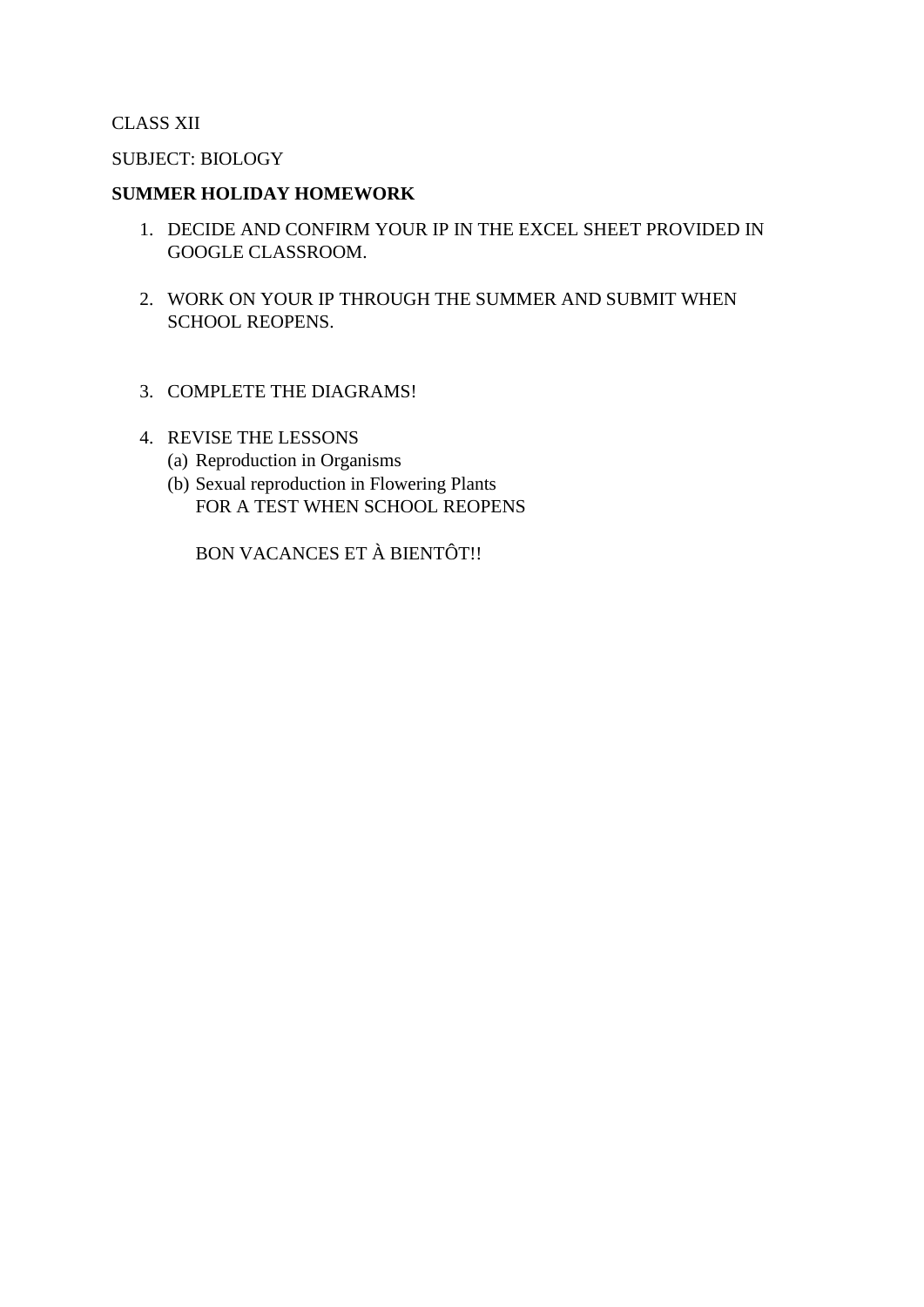### **DDMS (AMS) P. OBUL REDDY PUBLIC SCHOOL Business studies Holiday home work Nature and Significance of Management – Class XII**

#### **General instruction:**

- 1. Answer all the questions on A-4 sheets (write on one side only) and
- 2. Submit on the re-opening day.

| Q.             | Question description                                                                      |
|----------------|-------------------------------------------------------------------------------------------|
| No.            |                                                                                           |
| $\mathbf{1}$   | Volvo Ltd's target is to produce 10000 shirts per month at a cost of Rs. 100/- per shirt. |
|                | The Production Manager achieved this target at a cost of Rs. 90/- per shirt. Do you       |
|                | think the 'Production Manager' is effective? Give one reason in support of your           |
|                | answer                                                                                    |
| $\overline{2}$ | Kartik joins a garment factory as a plant supervisor in Lucknow. He observes that the     |
|                | output of some workers is very low as compared to the standards set for their             |
|                | performance. On analyzing the reasons for the same, he finds out that a lot of time of    |
|                | the workers is wasted in getting the requisite materials issued form the store.           |
|                | Whereas on asking, the store keeper complains that there is no harmony in the             |
|                | working of the production department as a whole. Every day the workers approach           |
|                | him at the last minute to procure different kinds of threads, laces, mirrors, buttons     |
|                | etc. if it is not available in the store then he has to place an order with the purchase  |
|                | officer. As a result, a lot of time of the workers is wasted. So, in order to integrate   |
|                | the various production activities, henceforth, Kartik ensures that the store keeper is    |
|                | informed well three days in advance about the requisite materials. Consequently, the      |
|                | store keeper is able to keep the materials ready for the workers every morning in         |
|                | accordance with their requirements.                                                       |
|                | In context of the above case                                                              |
|                | 1. Identify and explain the quality of management that Kartik has introduced in the       |
|                | working of the production department as a corrective measure to control the output        |
|                | of the workers.                                                                           |
|                | 2. State briefly and two points highlighting the importance of quality of management      |
|                | identified in part (a).                                                                   |
| 3              | Sridhar's father is working as a section in-charge in a government office. Identify the   |
|                | level of management at which he is working? State any five functions that he has to       |
|                | perform at this level.                                                                    |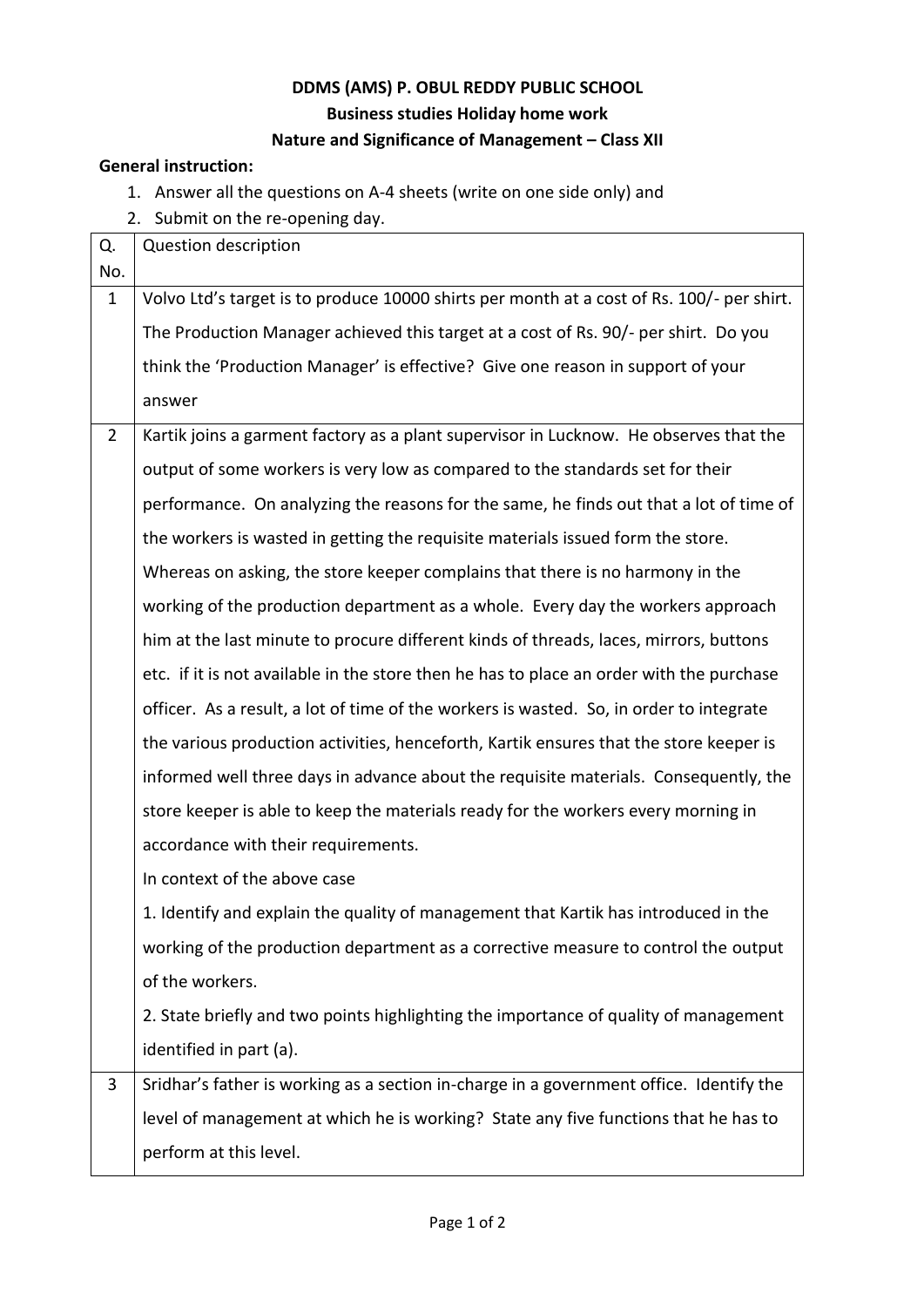| 4 | Esha works as the cost and risk management head of a company in power sector. As        |
|---|-----------------------------------------------------------------------------------------|
|   | a result of her excellent managerial competence, the company is able to reduce costs    |
|   | and increase productivity. The company belongs to infrastructure sector, where          |
|   | regular amendments are made in the government regulations and policies. She holds       |
|   | regular meetings to ensure that people in her department are not only aware of the      |
|   | related changes but are also able to adapt to these changes effectively. This helps the |
|   | company to maintain its competitive edge. She motivates and leads her team in such      |
|   | a manner that individual members are able to achieve personal goals while               |
|   | contributing to the overall organizational objective. In the process of fulfilling her  |
|   | duties for the growth of the organization, she helps in providing competitive services, |
|   | adopting new technology, creating more employment opportunities etc. for the            |
|   | greater good of the people at large.                                                    |
|   | In context of the above case:                                                           |
|   | Identify the various reasons that have made management so important by quoting          |
|   | lines from the paragraph.                                                               |
| 5 | Sonu Nigam' the famous playback singer always spends time for practice and adds his     |
|   |                                                                                         |
|   | creativity in his singing.                                                              |
|   | Like Sonu Nigam, Mr. Rajiv, manager of Headlines Ltd. uses his creativity and practice  |
|   | management principles under different situations to manage the business. The            |
|   | employees are happy and satisfied as he every day reward employees for their            |
|   | punctuality and efficiency.                                                             |
|   | 1. Identify the nature of management highlighted above.                                 |
|   | 2. Name other two aspects of nature of management.                                      |
|   | 3. Identify the values followed by Mr. Rajiv.                                           |
| 6 | Alpha Ltd. is a Company that manufacturers mobile phones and accessories. Its           |
|   | profits are declining nowadays. The sales department blames production department       |
|   | for low quality, the production department blames purchase department for not           |
|   | supplying good quality parts.                                                           |
|   | 1. What quality of management is lacking in the above case?                             |

THE END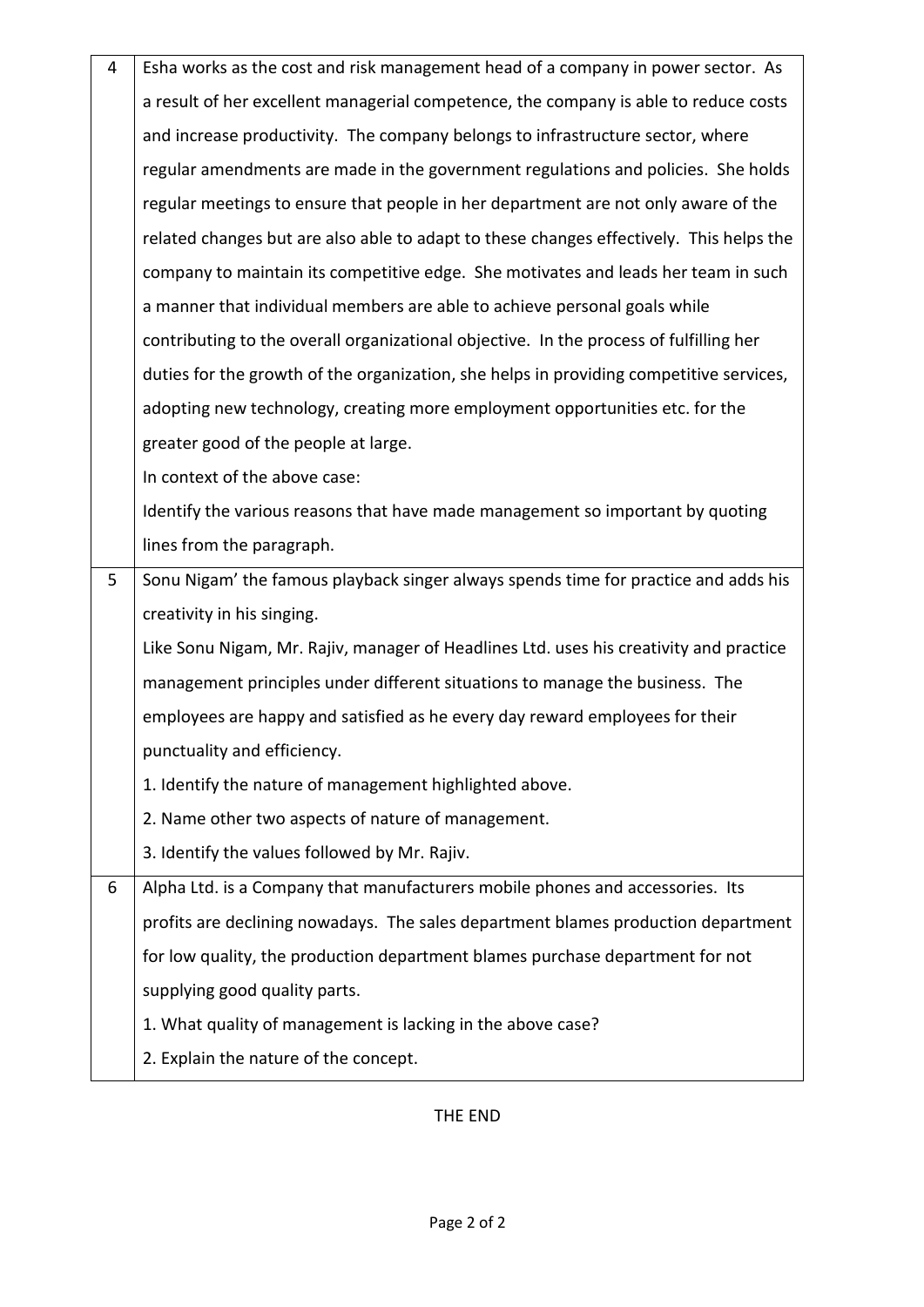#### DDMS(AMS) P.OBUL REDDY PUBLIC SCHOOL

#### HOLIDAY HOMEWORK –CHEMISTRY (XII)

- # Complete record work for the following salts:
- 1)Ammonium chloride
- 2)Lead nitrate
- 3) Aluminium sulphate
- 4) Zinc carbonate
- 5)Barium nitrate
- 6) Strontium chloride.
- # Select any one topic related to Chemistry, for Investigatory project and collect information for the same. Min. number of pages: 10(excluding cover page, certificate , acknowledgement, Bibliography)
- # Solve the worksheet posted in class group.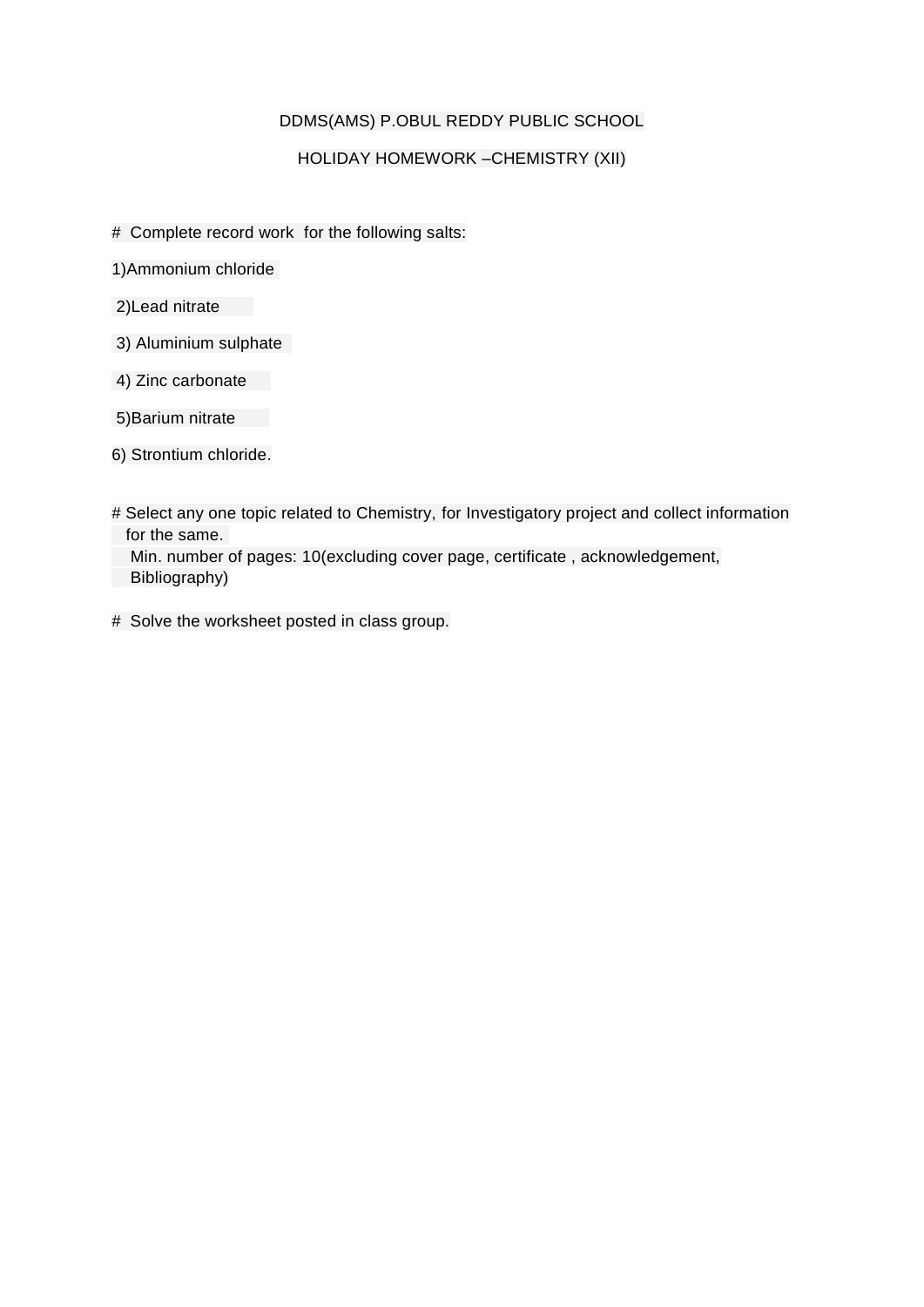# AMS P.OBUL REDDY PUBLIC SCHOOL

# HOLIDAY HOMEWORK 2022

| <b>CLASS: XII</b> | <b>SUBJECT: COMPUTER SCIENCE</b>                                                                                                                                                                                                                                                                                     |
|-------------------|----------------------------------------------------------------------------------------------------------------------------------------------------------------------------------------------------------------------------------------------------------------------------------------------------------------------|
| 1.                | <b>PROJECT WORK</b>                                                                                                                                                                                                                                                                                                  |
|                   | The aim of the project is to create something that is tangible and useful<br>using Python and My SQL connectivity with Insert, Update, Delete, Search<br>and Display Operations. The aim here's to find a real world problem that is<br>worthwhile to solve.                                                         |
|                   | For Example Database Name: School                                                                                                                                                                                                                                                                                    |
|                   | For Example Table Name: Student                                                                                                                                                                                                                                                                                      |
|                   | <b>Table Attributes:</b>                                                                                                                                                                                                                                                                                             |
|                   | adm_no int NOT NULL Primary Key<br>name varchar(32) NOT NULL<br>class int NOT NULL                                                                                                                                                                                                                                   |
|                   | mobile_no varchar(10) NOT NULL<br>email_id varchar(32) NOT NULL                                                                                                                                                                                                                                                      |
|                   | <b>Required Operations:</b>                                                                                                                                                                                                                                                                                          |
|                   | <b>Insert</b> : To insert a new record in to the Student table<br><b>Update:</b> To update an existing record based on the adm_no<br><b>Delete</b> : To delete an existing record based on the adm_no<br>Search: To search for a particular record based on the adm_no<br><b>Display:</b> To display all the records |
| 2.                | <b>Project Documentation</b>                                                                                                                                                                                                                                                                                         |
|                   | Complete the project documentation in the attached word file format.                                                                                                                                                                                                                                                 |
| Note:             | Attach the (i) Project source code i.e. (.py file) and<br>(ii) Completed project documentation word file.                                                                                                                                                                                                            |
|                   | Students can select project title of their choice like Student Management,<br>Book Management, Staff Management, Inventory Management etc.                                                                                                                                                                           |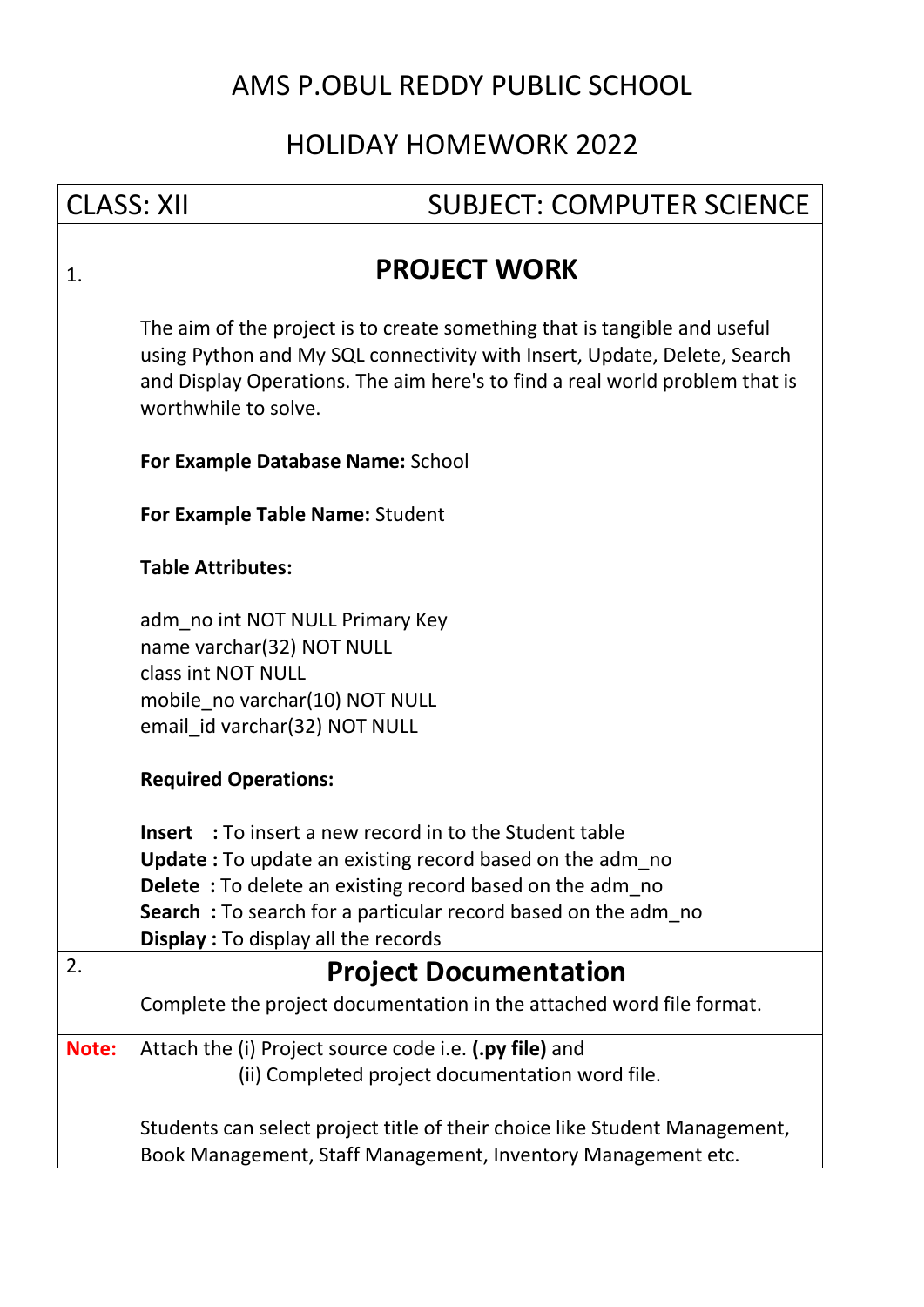# AMS P.OBUL REDDY PUBLIC SCHOOL

# HOLIDAY HOMEWORK 2022

| <b>CLASS: XII</b> | SUBJECT: English core                                 |
|-------------------|-------------------------------------------------------|
|                   | Prepare a collage of the photos or/ and pictures      |
|                   | drawn by you of quality time (different moments)      |
|                   | spent with your mother (mother like figure) and /or   |
|                   | depicting how s/he manages her responsibilities. (For |
|                   | example, draw/ take pics of mothers doing various     |
|                   | chores or activities at home, market, office (if      |
|                   | applicable) like cooking, hosting, serving food,      |
|                   | reading stories to kids, giving tea to your           |
|                   | grandmother and /or functioning at various roles in   |
|                   | her work place) (100-150 words)                       |
|                   | Write a paragraph/poem to show your relationship      |
|                   | with your mother.                                     |
|                   | Write an anecdote/a story to depict how individuals   |
|                   | combat with the situation of adversity and how they   |
|                   | overcome. Add an appropriate picture or draw a        |
|                   | sketch to support presentation. Make the written      |
|                   | piece a work of art                                   |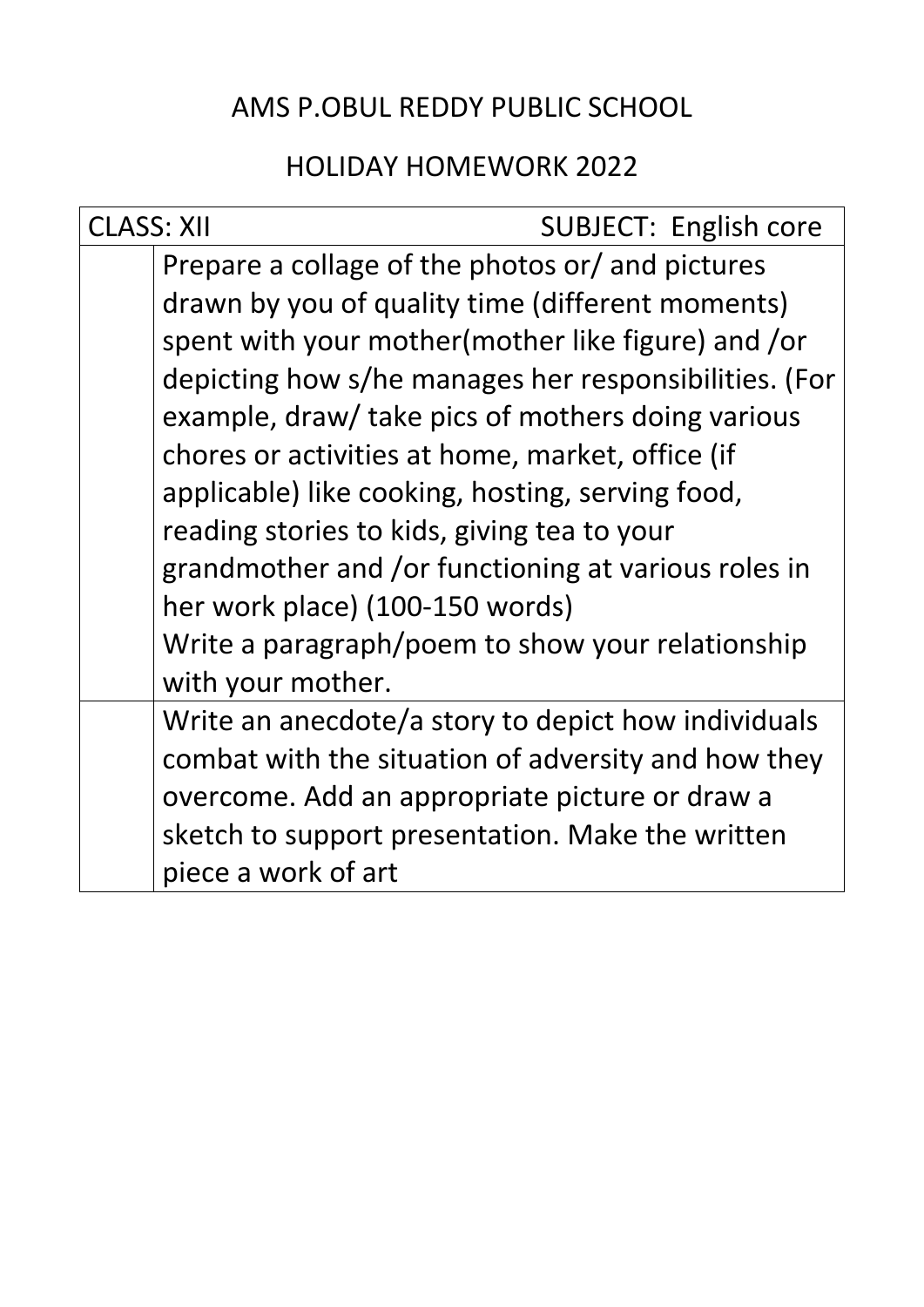#### **DDMS (AMS) P. OBUL REDDY PUBLIC SCHOOL**

#### **Entrepreneurship Class XII Holiday home work: CBSE PROJECT**

#### **Steps to Follow:**

- 1. Conduct a survey via Google forms on the any one of the following topics:
	- Smoking Habits
	- Career Options
	- Money Management
	- Book Reading habits
	- Skill Trading Option in an economic backward neighbourhood
	- Wearing helmets
	- Attitudes of Road users
	- Conservation of electricity
	- Rainwater harvesting
- 2. Your questionnaire must have 25 questions in all among which,
	- 2 questions can be open ended
	- 20 questions have to be MCQ type with 4 options for each
	- 3 yes or No type questions should be included.
- 3. For presentation of your responses, you must present them in the form of graphs. For the first 10 questions, you can make bar graphs and for the rest 15 you can make pie charts, or vice versa.
- 4. Total 25-30 responses are to be collected.

The format for presentation of your project:

- 1. A cover page subject name, student details, etc
- 2. Acknowledgement
- 3. Index
- 4. Introduction to the topic
- 5. Data Analysis and interpretation.
- 6. Conclusion
- 7. Bibliography

#### **PLEASE REFER PAGE NUMBER 252 FROM YOUR TEXTBOOK IF YOU HAVE ANY DOUBTS.**

#### **THE PROJECT MUST BE HANDWRITTEN**

**CERTIFICATE WILL BE GIVEN WHICH HAS TO BE ATTACHED TO THE PROJECT FILE.**

**THE END**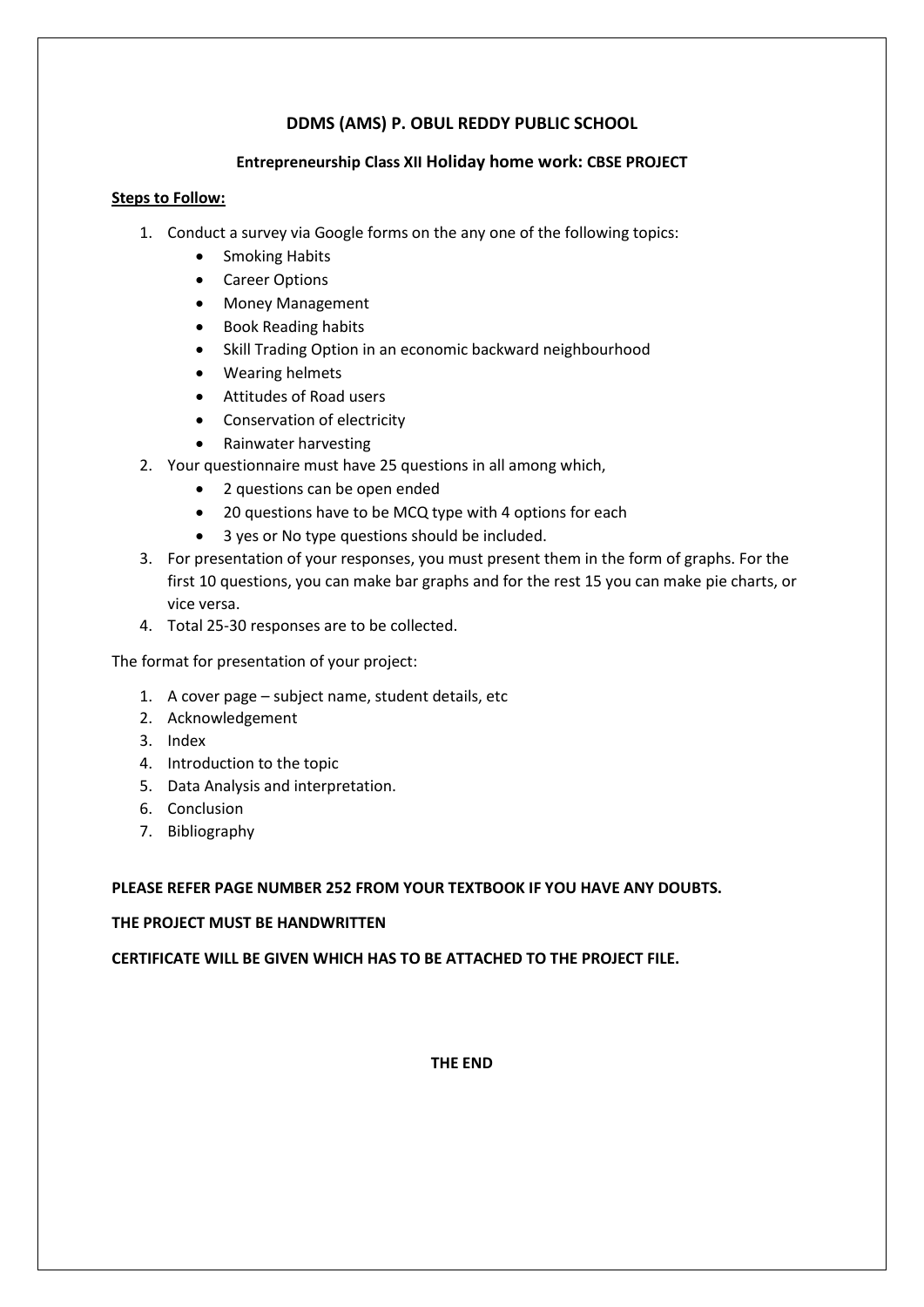#### **DDMS P. OBUL REDDY PUBLIC SCHOOL**

#### **HOLIDAY HOMEWORK**

#### **HOME SCIENCE XII**

**Topic:** Market survey of any five processed foods, their packaging and label information.

**Purpose of the Project:** This project is intended to familiarise students with the variety of processed foods available in the market, create awareness about the different types of packaging materials used for processed foods and to generate interest in the study of Label Information.

#### A) **Visit a market and collect information on the following:**

**Cereal Foods** like Breakfast foods, noodles ,Atta, etc.

**Diary Products:** Milk, Cheese, Butter , Ghee , Ice –Cream etc.

**Preserves:** Jams, Pickles, squashes, ketchup, sauces etc.

**Snacks:** Chips, Bhujias, Biscuits etc.

**Nutrition Supplements:** Complan, Bournvita, Horlicks, Milo, Boost and other branded products.

**Beverages:** fruit juices, carbonated soft drinks, bottled water

**NOTE: 2 PRODUCTS IN EACH CATEGORY GIVEN ABOVE.** 

- **(B) Note the Packaging material used for these products.**
	- **I. Make a table comparing the types of Packaging materials used for different types of food.**

| <b>NAME OF THE</b> |                   | <b>PACKAGING</b> | <b>LABEL INFORMATION</b> |               |               |                      |                    |                |
|--------------------|-------------------|------------------|--------------------------|---------------|---------------|----------------------|--------------------|----------------|
| <b>PRODUCT</b>     |                   | <b>MATERIAL</b>  |                          |               |               |                      |                    |                |
|                    |                   | <b>USED</b>      |                          |               |               |                      |                    |                |
| <b>CEREAL:</b>     |                   |                  | <b>DATE OF</b>           | <b>BEST</b>   | <b>WEIGHT</b> | <b>CERTIFICATION</b> | <b>NUTRITION</b>   | <b>REMARKS</b> |
| 1.                 | <b>AASHIRWAAD</b> |                  | <b>PACKAGING</b>         | <b>BEFORE</b> |               | <b>MARK</b>          | <b>INFORMATION</b> | <b>IF ANY</b>  |
|                    | <b>WHEAT</b>      |                  |                          | <b>DATE</b>   |               |                      |                    |                |
|                    | <b>FLOUR</b>      |                  |                          |               |               |                      |                    |                |
| 2.                 | <b>KELLOGS</b>    |                  |                          |               |               |                      |                    |                |
|                    | <b>CORNFLAKES</b> |                  |                          |               |               |                      |                    |                |

**The above Tabular format need to be followed**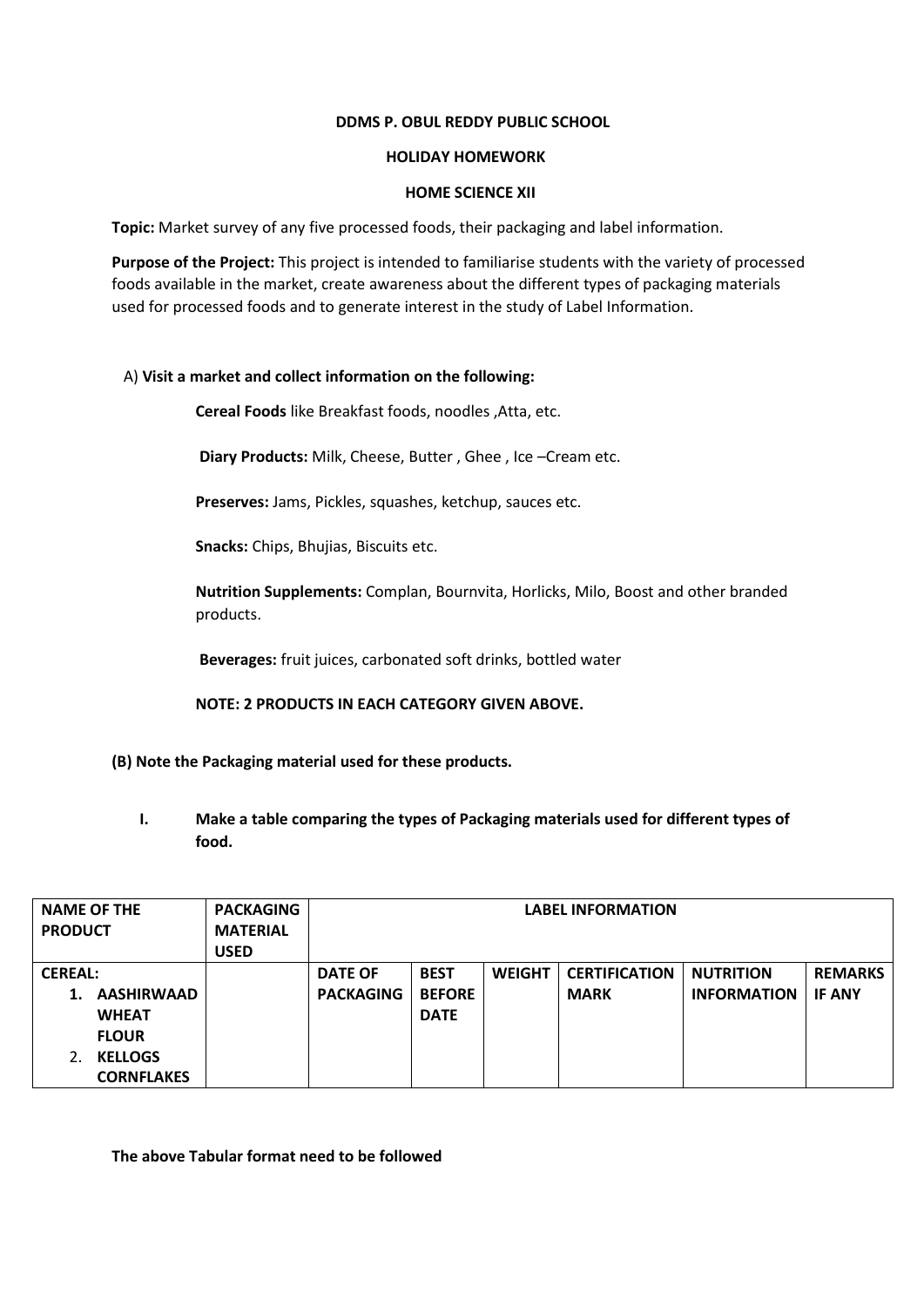- **II. From the collected information point out the relative Merits and De-merits of the different packaging materials.**
- **III. THE ABOVE PROJECT NEED TO BE MADE IN A PORTFOLIO STYLE. (ONE IDEA IS REPRESENTED HERE.)**
- IV. [https://www.youtube.com/watch?v=Inhtm\\_50Ou4](https://www.youtube.com/watch?v=Inhtm_50Ou4)

#### **RUBRICS FOR ASSESMENT OF HOLIDAY HOMEWORK:**

| <b>Selection Of The</b> | Filling up all the | Analysing the     | Creativity,               |
|-------------------------|--------------------|-------------------|---------------------------|
| <b>Processed Food</b>   | information in     | <b>Merits and</b> | Neatness, and             |
| <b>Products in each</b> | tabular format.    | Demerits.         | Authentication            |
| category. (2 in         |                    |                   | (Picture showing          |
| each category           | (4Mark)            | (2 Marks)         | that you are doing        |
| mandatory)              |                    |                   | this study)               |
|                         |                    |                   | <b>Submission On time</b> |
| (3 Marks)               |                    |                   | (1 Marks)                 |

#### **Total Marks: 10**

#### **INSTRUCTIONS:**

- **1. Authentication (Photograph) mandatory**
- **2. Maximum Number of coloured Ruled A4 size paper is 15 pages.**
- **3. Neat Work and Submission on Time**
- **4. The holiday homework needs to be submitted on the school Re-Opening Day itself after the Summer Vacation.**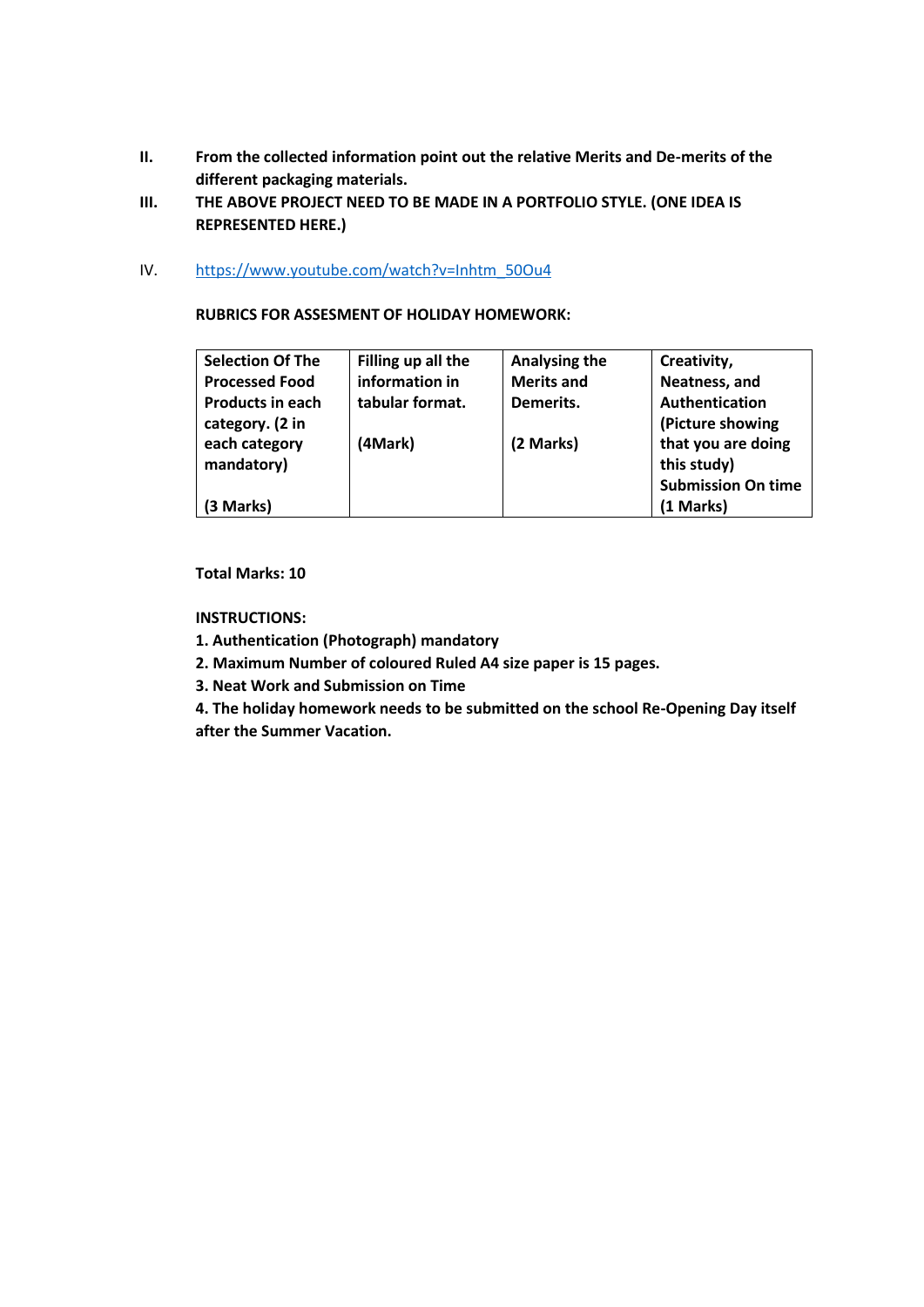### **DDMS P OBUL REDDY PUBLIC SCHOOL**

### **LEGAL STUDIES – HOLIDAY HOME WORK**

#### TOPIC : UNDERSTANDING THE PARTS OF JUDICIAL DECISION

Learning outcome: A student will be able understand the various parts of Judicial decision, like Facts, Issues, Judgment, Ratio Decidendi and Obiter Dictum by examining various judgments.

#### **Elements of the project:**

- **Synopsis**
- $\triangleright$  Parts of judicial decision and their significance
- $\triangleright$  Methodology that is being used (doctrinal only)
- $\triangleright$  The five cases that are being chosen by the student
- $\triangleright$  Reason to choose particular cases
- $\triangleright$  Preliminary research resources (books/blogs/articles etc..)

### **Introduction**

- $\triangleright$  Parts of judicial decision and their significance
- $\triangleright$  Doctrine of stare decisis
- $\triangleright$  History of judicial precedent
- $\triangleright$  Ratio decidendi
- $\triangleright$  Obiter dictum
- $\triangleright$  What is the necessity to understand the parts of a judicial decision?

Note : Project is to be hand written. This is in partial fulfillment of the final project, therefore we request all the students to keep the material safe.

------------ The End -----------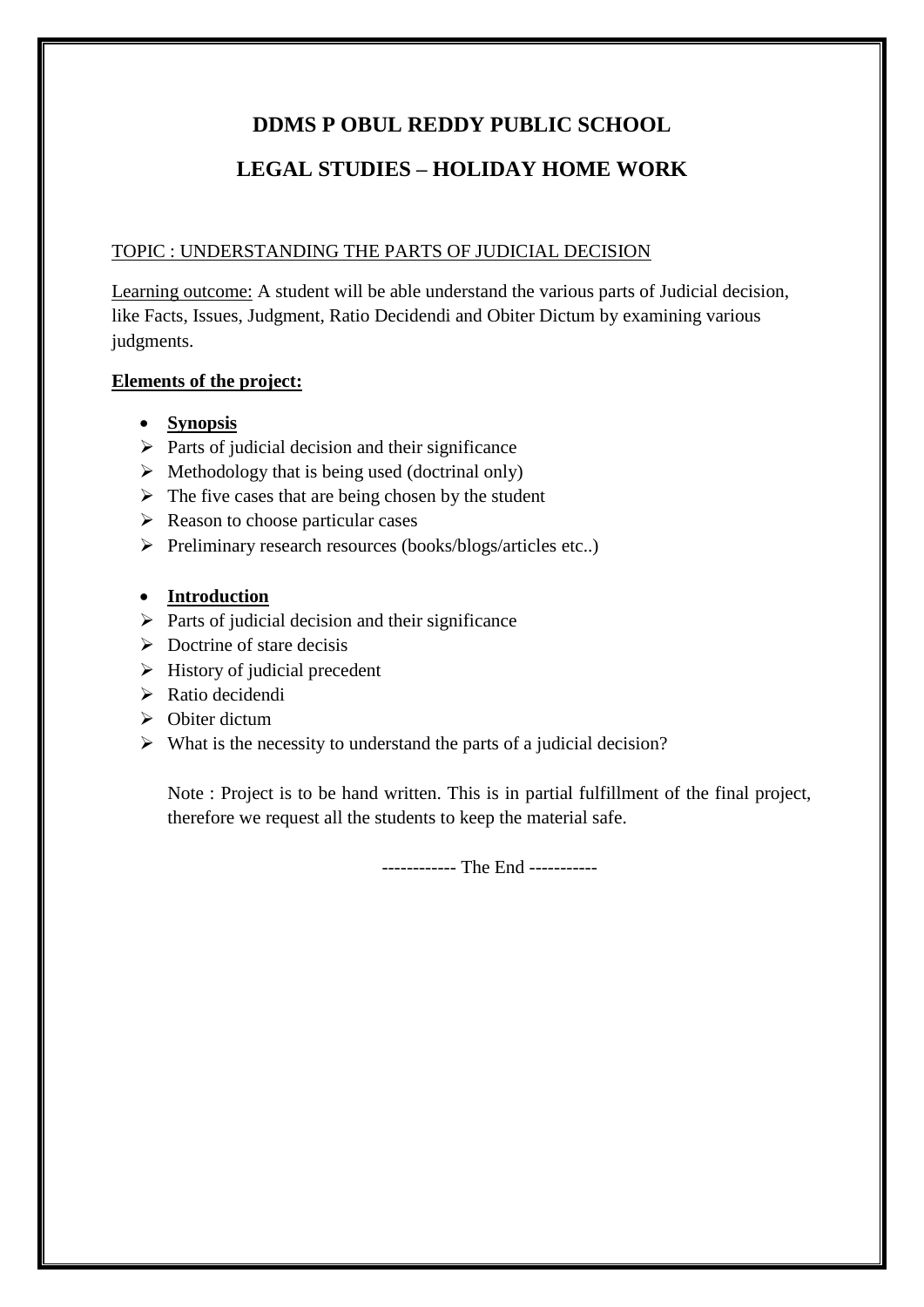#### **Matrices and Determinants**

#### **KEY POINTS:**

| 1.  | For any square matrix of order n, we have 1) $ K A  = K^T  A $ 2) $ A  =  A^T $ 3) $(A^{-1})^T = (A^T)^{-1}$ |
|-----|--------------------------------------------------------------------------------------------------------------|
| 2.  | i) $(A \pm B)^T = A^T \pm B^T$ ii) $(AB)^T = B^T A^T$ iii) $(AB)^{-1} = B^{-1}A^{-1}$                        |
| 3.  | For any two square matrices A and B of same order, we have                                                   |
|     | $IAB I = IAI IBI$ $I k AB I = k^0 IAI IBI$                                                                   |
| 4.  | If A is a square matrix of order n, then A (adjA) = (adjA) $A = IAI$ . I                                     |
| 5.  | If A is invertible matrix of order n, then IadjAI = $\text{IA}^{n-1}$ .                                      |
| 6.  | If A is a square matrix of order n, then $IA.add AI = IAI$                                                   |
| 7.  | If A is invertible square matrix, then adj(adjA) = $\text{IA}^{\text{n-2}}$ A                                |
| 8.  | If A is invertible square matrix, then I adj (adjA) I = $IAI^{(n-1)^2}$                                      |
| 9.  | If A is invertible square matrix, then adj ( $A^{T}$ ) = (adjA) <sup>T</sup>                                 |
| 10. | If A and B are non singular matrices of same order, I is unit matrix, k is non zero real number such that    |
|     | $(i)$ AI = IA = A                                                                                            |
|     | (ii) $AB = BA = 1$ then $A^{-1} = B$ (or) $B^{-1} = A$                                                       |

(iii)  $AB = BA = k1$  then  $A^{-1} = \frac{1}{k}$  $\frac{1}{k}$  B (or)  $B^{-1} = \frac{1}{k}$  $\frac{1}{k}A$ 

### **Questions:**

- 1. If A is square matrix of order 3, IAI  $\neq$ 0 and I5AI = kIAI then write the value of k.
- 2. If A and B are square matrices of order 3 and IAI = 5 , IBI = 3, then find the value of I3ABI.
- 3. If A and B are square matrices of the same order such that IAI = 6 and AB = I, then write the value of IBI.
- 4. If A is a square matrix such that  $|A| = 5$ , write the value of  $|AA^T|$ .
- 5. If A is a skew symmetric matrix of order 3, write the value of IAI.

6. If 
$$
A = \begin{bmatrix} cos\theta & sin\theta \\ -Sin\theta & Cos\theta \end{bmatrix}
$$
, then for any natural number n, find the value of  $Det(A^n)$ .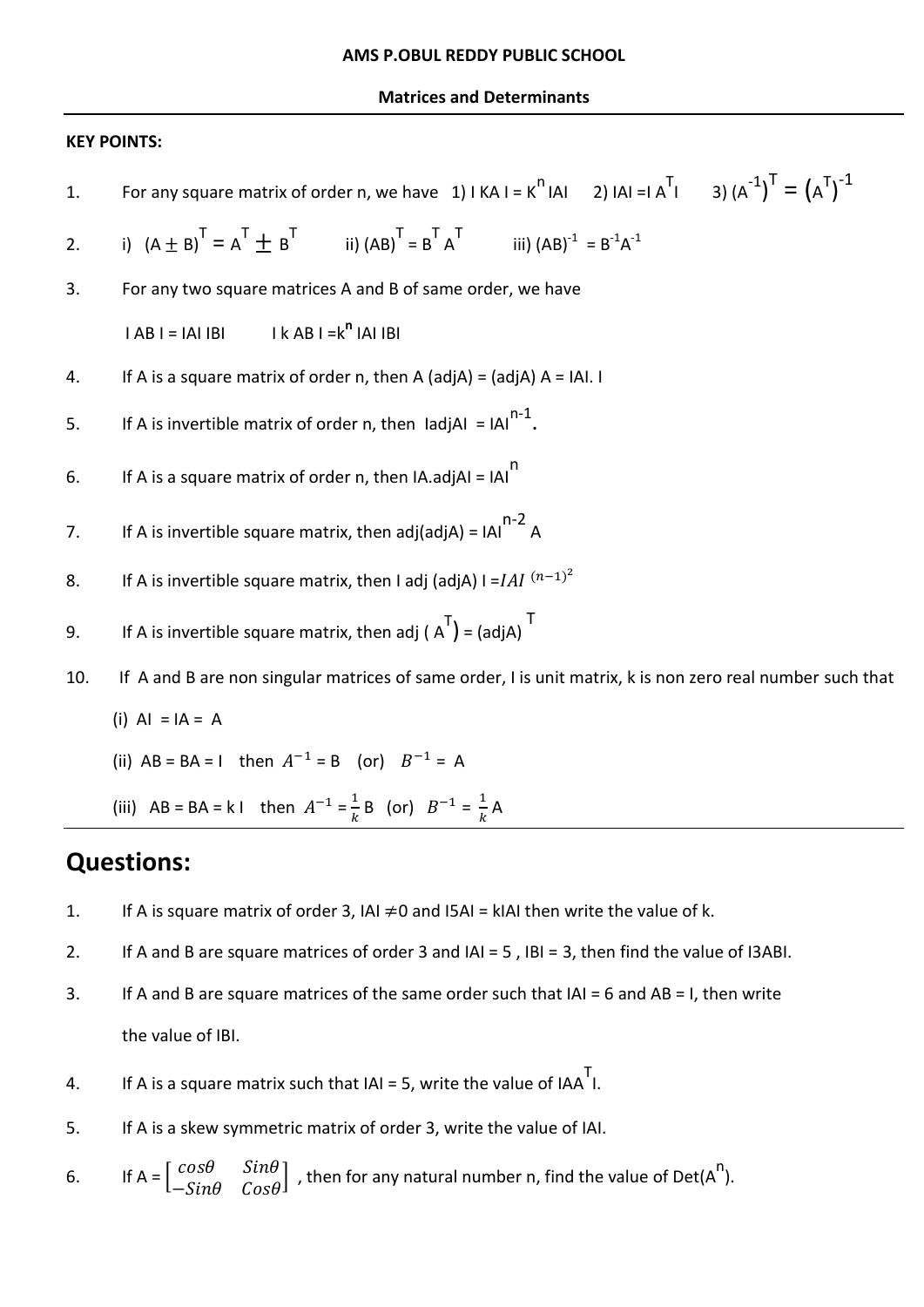- 7. If A is a matrix of order 3X3 such that A (adjA) = 5I, then find IadjAI.
- 8. Find diag [1 2 3] + diag [4 5 6].
- 9. Write number of matrices of order 2 x 3 with each entry 0, 1 or 2.
- 10. Write number of non-zero matrices of order 2 x 3 with each entry 0, 1 or 2.
- 11. Write number of non-zero and non-unit matrices of order 3x 3 with each entry 0, 1 or 2.
- 12. Write an example of matrix of order 3X3
	- a) Which is non-zero and symmetric b) which is non-zero and skew symmetric

c) which is both symmetric and skew-symmetric

13. Find k and  $\alpha$  if A =  $\boldsymbol{0}$  $\equiv$  $-3$  5  $k^2$ | is skew symmetric.

14. Express [  $\mathbf{1}$  $\equiv$  $\overline{c}$ ] as sum of symmetric and skew symmetric matrices.

15. If 
$$
f(x) = x^2 + 4x + 5
$$
 and  $A = \begin{bmatrix} 1 & 2 \\ 4 & -3 \end{bmatrix}$ , then find  $f(A)$ .

16 Find i) [1 2 3 ] [  $\overline{\mathcal{L}}$ 5 6  $\vert$  ii)  $\vert$  $\overline{\mathcal{L}}$ 5 6  $[1 2 3]$ 

17. For what value of x, if  $\begin{bmatrix} 1 \\ 2 \end{bmatrix}$  $\begin{bmatrix} 1 & 1 & 1 \\ 3 & -x & 8 \end{bmatrix}$  is (i) singular matrix (ii) non-singular matrix.

18. If 
$$
A = \begin{bmatrix} 1 & -2 & 3 \\ -4 & 2 & 5 \end{bmatrix}
$$
 and  $B = \begin{bmatrix} 2 & 3 \\ 4 & 5 \\ 2 & 1 \end{bmatrix}$  and  $BA = (b_{ij})$ , find  $b_{21} + b_{32}$ .

19. Find the determinant of diag [k 3k 5k]

20. If 
$$
A = \begin{bmatrix} 0 & 0 \\ 2 & 0 \end{bmatrix}
$$
, then find A <sup>2018</sup>

- 21. If A is a non-singular matrix such that  $A^{-1} = \begin{bmatrix} 15 & 3 \\ -2 & 51 \end{bmatrix}$ , then find  $(A^{T})^{-1}$
- 22. If A is a square matrix of order 3x3 such that IAI = 2, then find IA.adjAI.
- 23. If A is invertible matrix of order  $3x3$  and  $|A| = 7$  then find adj (adjA).

24. If 
$$
\begin{vmatrix} x & \sin \theta & \cos \theta \\ -\sin \theta & -x & 1 \\ \cos \theta & 1 & x \end{vmatrix} = 8
$$
, write the value of x.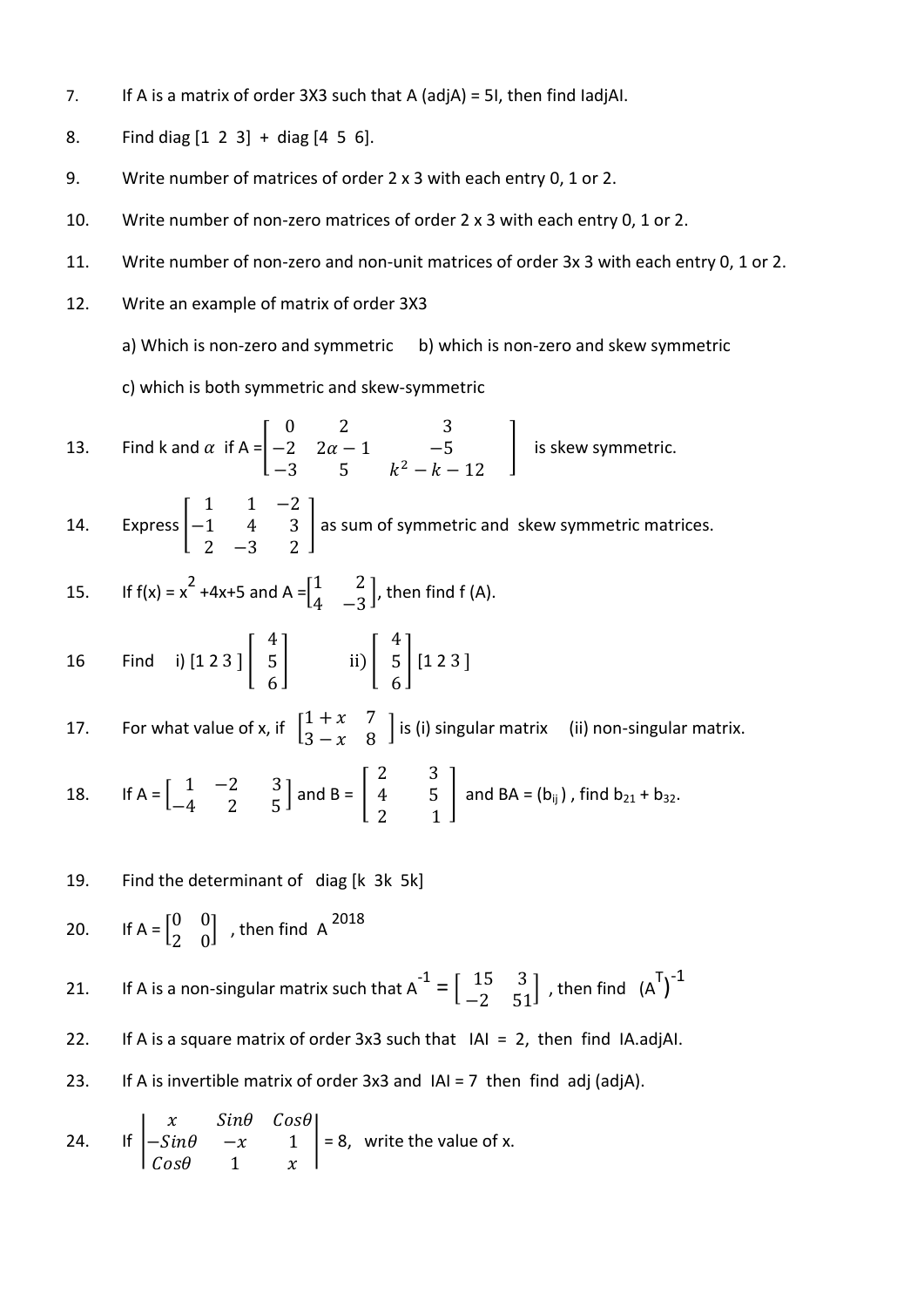26. (i) If M  $\binom{2}{1}$  $\begin{bmatrix} 2 & 0 \\ 1 & 9 \end{bmatrix} = \begin{bmatrix} 4 \\ 9 \end{bmatrix}$  $\begin{pmatrix} 4 & 6 \\ 9 & 3 \end{pmatrix}$ , find matrix M (ii) If  $\begin{bmatrix} 2 \\ 1 \end{bmatrix}$  $\begin{bmatrix} 2 & 0 \\ 1 & 9 \end{bmatrix}$  M =  $\begin{bmatrix} 4 \\ 9 \end{bmatrix}$  $\begin{bmatrix} 7 & 0 \\ 9 & 3 \end{bmatrix}$ , find matrix M 27. If  $A =$  $\boldsymbol{0}$  $\mathbf{1}$  $\overline{c}$ and A<sup>-1</sup> =  $\frac{1}{2}$  $\frac{1}{2}$  $\mathbf{1}$ —<br>—  $\mathbf{1}$ ] , find the value(s) of x and y. 28. Given that  $A =$  $\equiv$  $\equiv$ 5  $|$  and B =  $|$  $\mathbf{1}$  $\mathbf{1}$  $\overline{c}$ ] , find AB. Use this result to solve the following system of linear equations:

i)  $x - y + z = 4$  ii)  $-4x - 7y + 5z = 4$  $x - 2y - 2z = 9$   $4x + y - 3z = 9$  $2x + y + 3z = 1$   $4x + 3y - z = 1$ 29. Use product |  $\mathbf{1}$  $\boldsymbol{0}$ 3  $\prod$  $\equiv$ 9 6 ] to solve the system of equations

| i) | $x - y + 2z = 1$   | ii) | $-2x + z = 1$     | iii) $-2x + 9y + 6z = 1$ |
|----|--------------------|-----|-------------------|--------------------------|
|    | $2y - 3z = 1$      |     | $9x+2y-3z = 1$    | $2y + z = 1$             |
|    | $3x - 2y + 4z = 2$ |     | $6x + y - 2z = 2$ | $x - 3y - 2z = 2$        |

30. If  $A =$ 3 3  $\overline{c}$  $\Big\vert$ , find A<sup>-1</sup>. Hence, solve the system of equations:  $3x + 3y + 2z = 1$   $x + 2y = 4$   $2x - 3y - z = 5$ 31 If  $\begin{bmatrix} 2 \\ 1 \end{bmatrix}$  $\begin{bmatrix} 2 & 3 \\ 5 & 7 \end{bmatrix} \begin{bmatrix} 1 \\ -2 \end{bmatrix}$  $\begin{bmatrix} 1 & -3 \\ -2 & 4 \end{bmatrix} = \begin{bmatrix} -1 & 0 \\ -1 & 0 \end{bmatrix}$  $\begin{bmatrix} -4 & 0 \\ -9 & x \end{bmatrix}$ , write the value of 'x'. 32 Write the element  $a_{12}$  of the matrix A =  $[a_{ij}]_{2x2}$ , whose elements  $a_{ij}$  are given by  $a_{ij} = e^{2ix}$  sinjx. 33 Write the number of all possible symmetric matrices of order 3 x 3 with each entry 1 or 2.  $34$  If  $A =$  $\mathbf{1}$  $\overline{c}$ | is a matrix satisfying  $AA^I = 9I$ , find 'x'.

35 Show that all the diagonal elements of a skew- symmetric matrix are zero.

 $\equiv$ 

#### 25. If matrix A =  $\begin{bmatrix} 1 \\ 1 \end{bmatrix}$  $\begin{bmatrix} 1 & -1 \\ -1 & 1 \end{bmatrix}$  and  $A^2 = kA$ , then the value of k.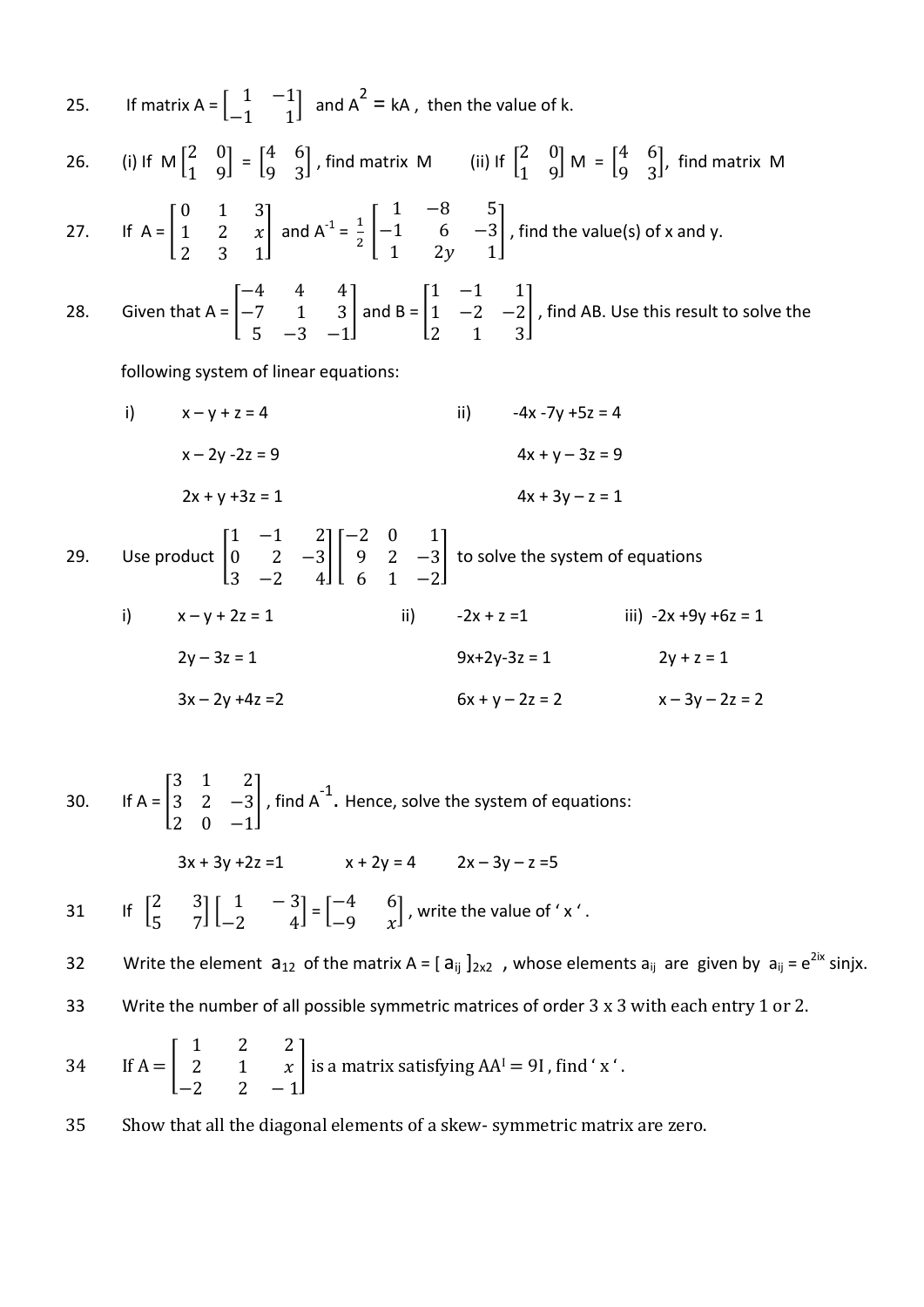36 If A and B are two non-singular square matrices such that  $AB = |$  $\overline{c}$  $\boldsymbol{0}$  $\boldsymbol{0}$ ] then find

det [ $adj(AB<sup>T</sup>)$ ].

37 If 
$$
\begin{bmatrix} 1 & 0 & 0 \\ 0 & y & 0 \\ 0 & 0 & 1 \end{bmatrix} \begin{bmatrix} x \\ -1 \\ z \end{bmatrix} = \begin{bmatrix} 1 \\ 2 \\ 1 \end{bmatrix}
$$
, find  $x + y + z$ .

- 38 If A is a square matrix such that  $A^2 = I$ , then find find the simplified value of  $(A-I)^3 + (A+I)^3 - 7A$ .
- 39. An amount of Rs.5000 is put into three investments at the rate of interest of 6%, 7% and 8% per annum respectively. The total annual income is Rs.358.If the combined income from the first two Investments is Rs.70 more than the income from the third, find the amount of each Investment by matrix method.
- 40. Two schools P and Q want to award their selected students on the values of Discipline, Politeness and Punctuality. The school P wants to award Rs.x each, Rs.y each and Rs. z each For the three respectively values to its 3, 2 and 1 students with a total award money of Rs.1000.School Q wants to spend Rs.1500 to award its 4, 1 and 3 students on the respective values (by giving the same award money for three values as before).If the total amount of awards for one Prize on each value is Rs.600, using matrices; find the award money for each value.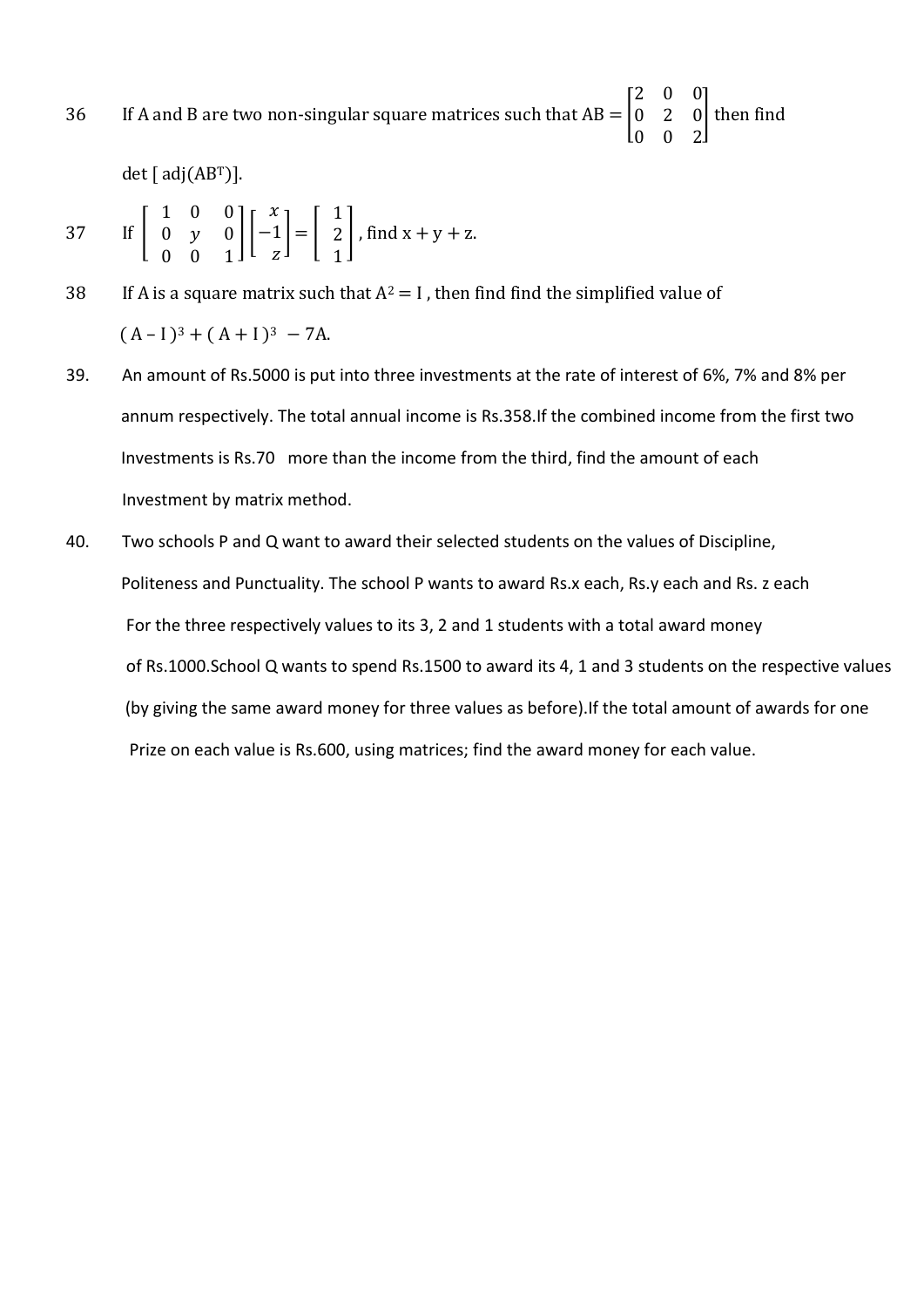# AMS P.OBUL REDDY PUBLIC SCHOOL

# HOLIDAY HOMEWORK 2022

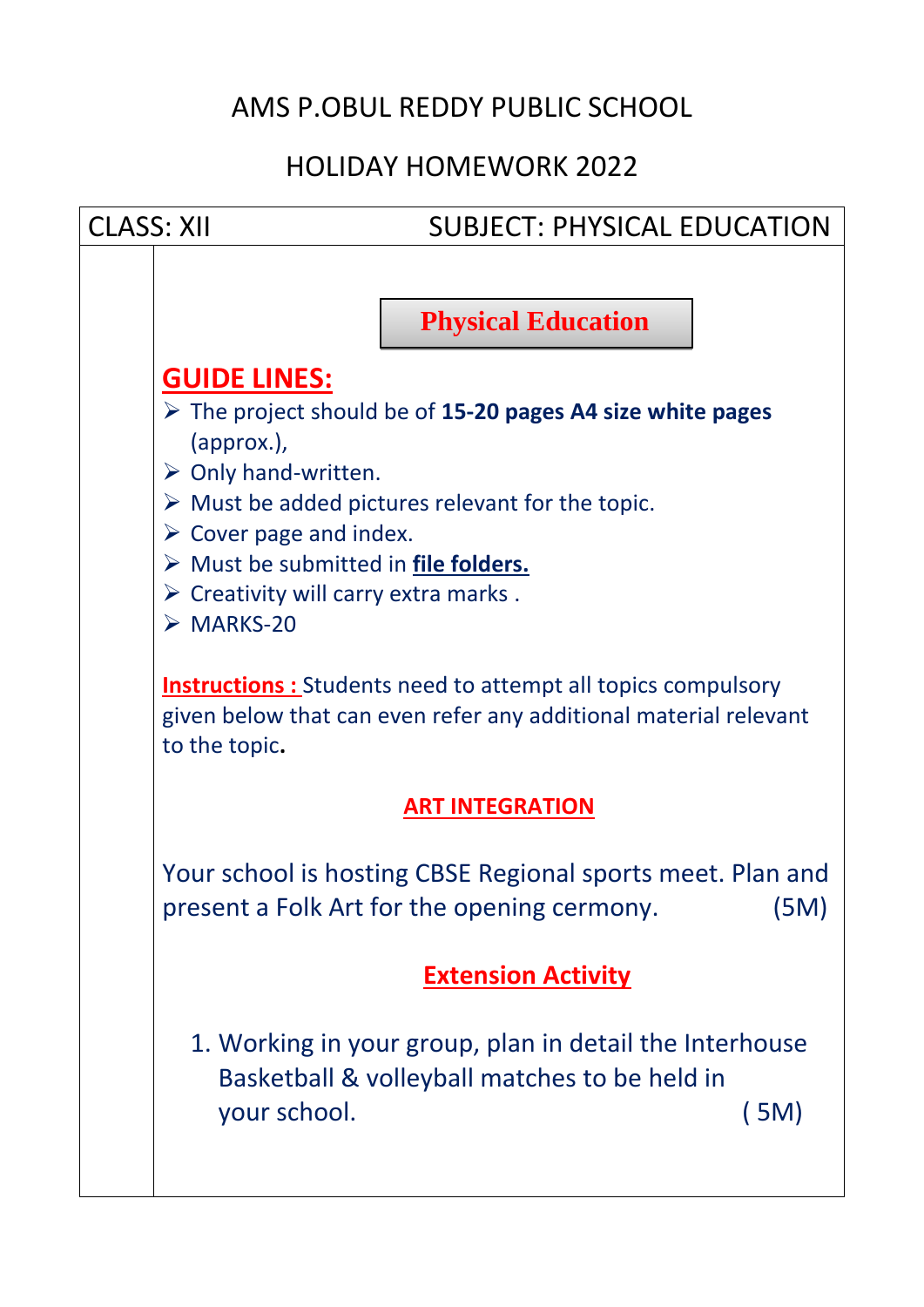2.As the sports captain of your school,you are involved in the selection of students for participating in District/Region/Zone matches subsequently. ( 5M ) List out the criteria you will employ for selection of (a) Individual Games/sports. (b) TeamGames/sports. **ANSWER THE FOLLOWING QUESTION IN 150-200 WORDS** 1. Discuss a method you would choose to spread health awareness and harmony in your area. Support your answer with reasons. (5M)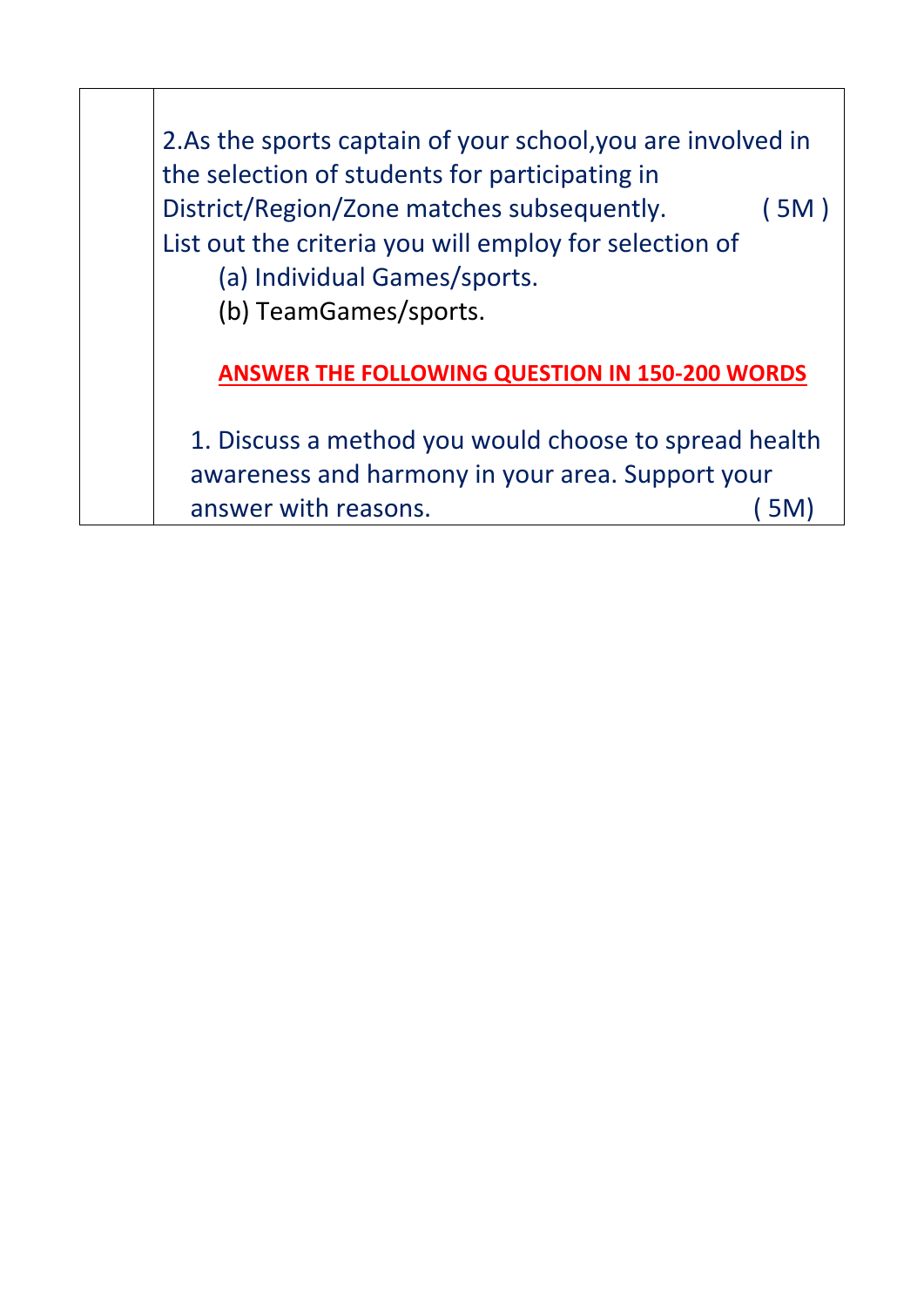### **DDMS P.OBUL REDDY PUBLIC SCHOOL. HYDERABAD Holiday Homework PHYSICS XII**

1.In each of the four scenarios listed below, the two charges remain fixed in place as shown.In which

case is the force acting between the two charges is the least.





2.An electric dipole of length 2cm has a charge of ±4nC.If the dipole is placed in a uniform electric field of 300N/C at angle of  $60^{\circ}$  with the electric field, what is the torque on the dipole?

Ans. 12√3 x 10<sup>-9</sup> C-m

3.If a 50-N force acts on a 250-µC charge, what is the electric field strength?

Ans.2 x 10<sup>5</sup>N/C

4.A dipole is placed in a uniform external electric field E. Diagrammatically represent the position of the dipole in stable and unstable equilibrium and write the expressions for the torque acting on the dipole in both the cases.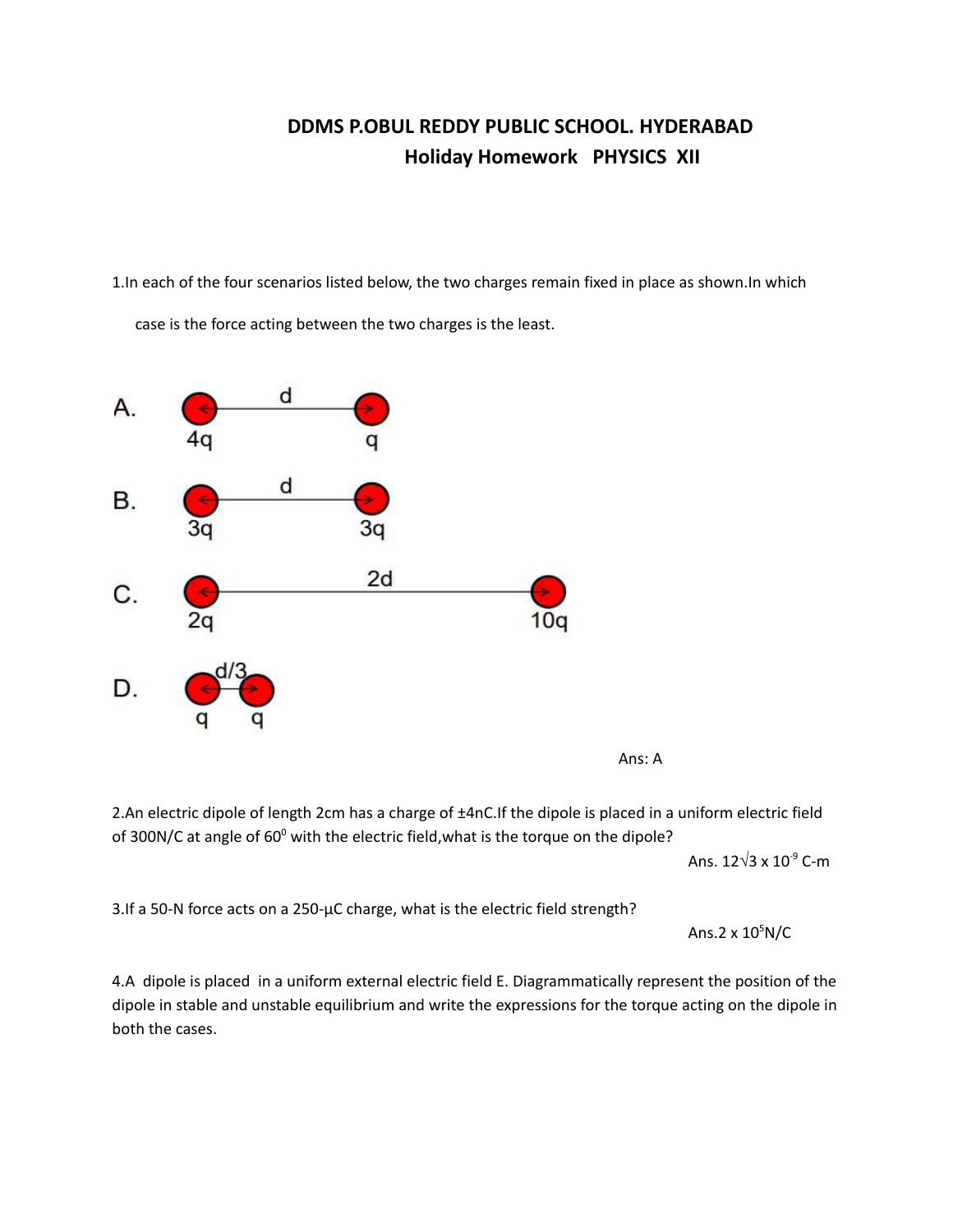#### 5.

. If a plastic rod rubbed with fur is made to touch two small pith balls suspended nearby, then which figure shows their final configuration?



#### 6.

Two point charges placed at a certain distance  $r$  in air exert a force  $F$  on each other. Then, the distance r' at which these charges will exert the same force in a medium of dielectric constant K is given by

| (a)                                | $(b)$ r/K                                    |             |
|------------------------------------|----------------------------------------------|-------------|
| $(c)$ $r/\sqrt{K}$                 | $(d)$ $r\sqrt{K}$                            |             |
| <b>A POSTER CONTRACTOR IN MORE</b> | the control of the state of the state of the | (c)<br>Ans. |

#### 7.Quantisation of charge implies

(a) charge cannot be destroyed

(b) charge exists on particles

- (c) there is a minimum permissible charge on a particle
- (d) charge, which is a fraction of a coulomb is not possible. Ans.(c)

#### 8.

Two point charges  $+8q$  and  $-2q$  are located at  $x = 0$  and  $x = L$ , respectively. The location of a point on the  $X$ -axis at which the net electric field due to these two point charges is zero, is  $(d) 8L$  $(b) 4L$  $(c)$  2 $L$  $(U) L14$ 

#### 9.

Two spheres have their surface charge densities in the ratio of  $2:3$  and their radii 3 : 2. The ratio of the charges on them is  $\ldots$ .......  $(a)3:2$  $(b)4:2$  $(c)2:3$   $(d)2:4$ 

Ans. (b)

Ans: (c )

Ans: (a)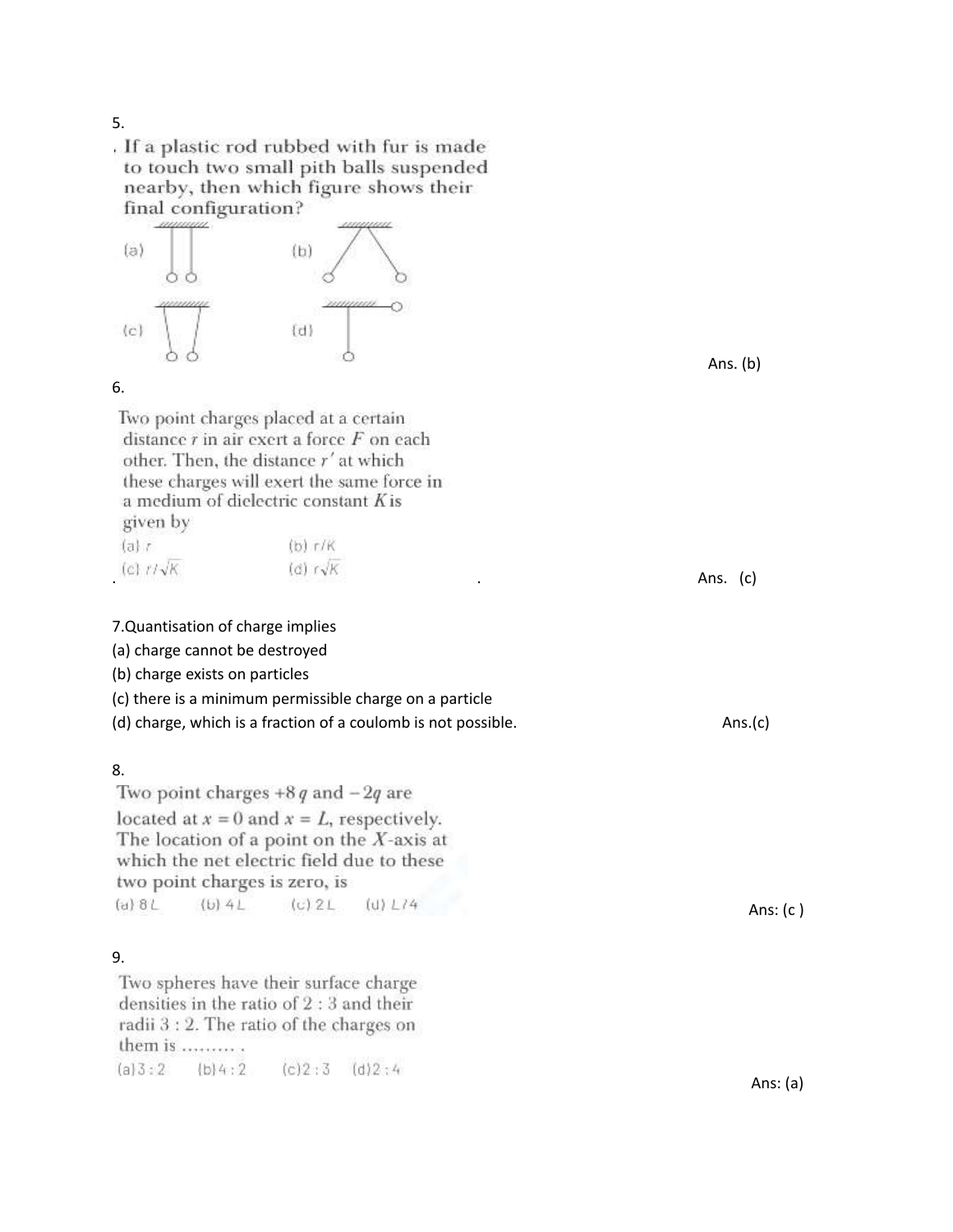10..(i) In figure (a), calculate the electric flux through the closed areas A1 and A2. (ii) In figure (b), calculate the electric flux through the cube



Ans: (i) Q/ε<sub>o, Zero</sub> (ii)3q/ε<sub>o</sub>

#### 11.

Define electric flux and write its SI unit. The electric field components in the figure shown are : E<sub>x</sub> =  $\alpha$ x, E<sub>y</sub> = 0, E<sub>z</sub> = 0 where  $\alpha = \frac{100 \text{ N}}{\text{Cm}}$ . Calculate the charge within the cube, assuming  $a = 0.1$ m.



Ans: $(0.1)$ ε<sub>o</sub>

12. Two charges  $q_1$  and  $q_2$  are placed in vacuum at a distance d and the force acting between them is F. If a medium of dielectric constant 8 is introduced around them, the force now will be

(a) F/8 (b) F/2 (c) F/4 (d) 8F Ans: (a)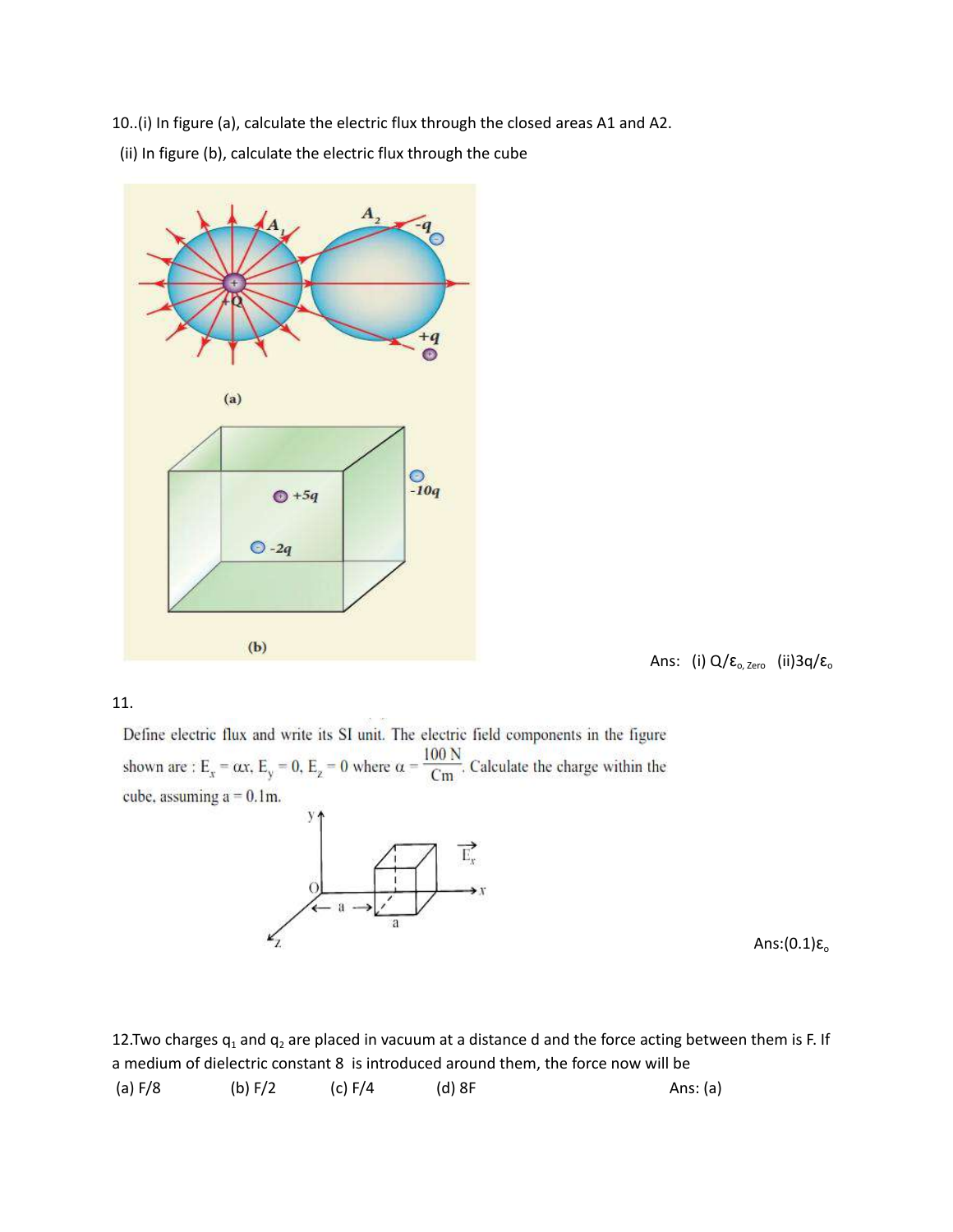13.Two charges of equal magnitudes kept at a distance r exert a force F on each other. If the each charge is halved and distance between them is doubled, then the new force acting on each charge is

(a) 
$$
\frac{F}{8}
$$
 (b)  $\frac{F}{4}$   
(c) 4 F (d)  $\frac{F}{16}$   
14.Total electric flux coming out of a unit positive charge kept in air is

$$
\begin{array}{ll}\n(a) & \varepsilon_0 & (b) & \varepsilon_0^{-1} \\
(c) & (4\pi\varepsilon_0)^{-1} & (d) & 4\pi\varepsilon_0\n\end{array}
$$
\nAns: (b)

15.The magnitude of electric field intensity E is such that, an electron placed in it would experience an electrical force equal to its weight, is given by (a) mge (b) mg/e (c) e/mg (d)  $e^2g/m^2$  Ans:(b)

16.An electric dipole is placed at an angle of 30° with an electric field of intensity 2  $\times$  10<sup>5</sup> NC<sup>-1</sup>, It experiences a torque of 4 Nm. Calculate the charge on the dipole if the dipole length is 2 cm. (a) 8 mC (b) 4 mC (c) 8  $\mu$ C (d) 2 mC Ans:(d) 17. When  $10^{14}$  electrons are removed from a neutral metal sphere, the charge on the sphere becomes —------- Ans:

16µC

18.A cube of side 2cm is placed in a region of electric field E= 120 N/ C. Calculate the electric flux through (i) the top face (ii) the left face



Ans: (i) zero (ii) -48 x 10<sup>-3</sup> Nm<sup>2</sup>/C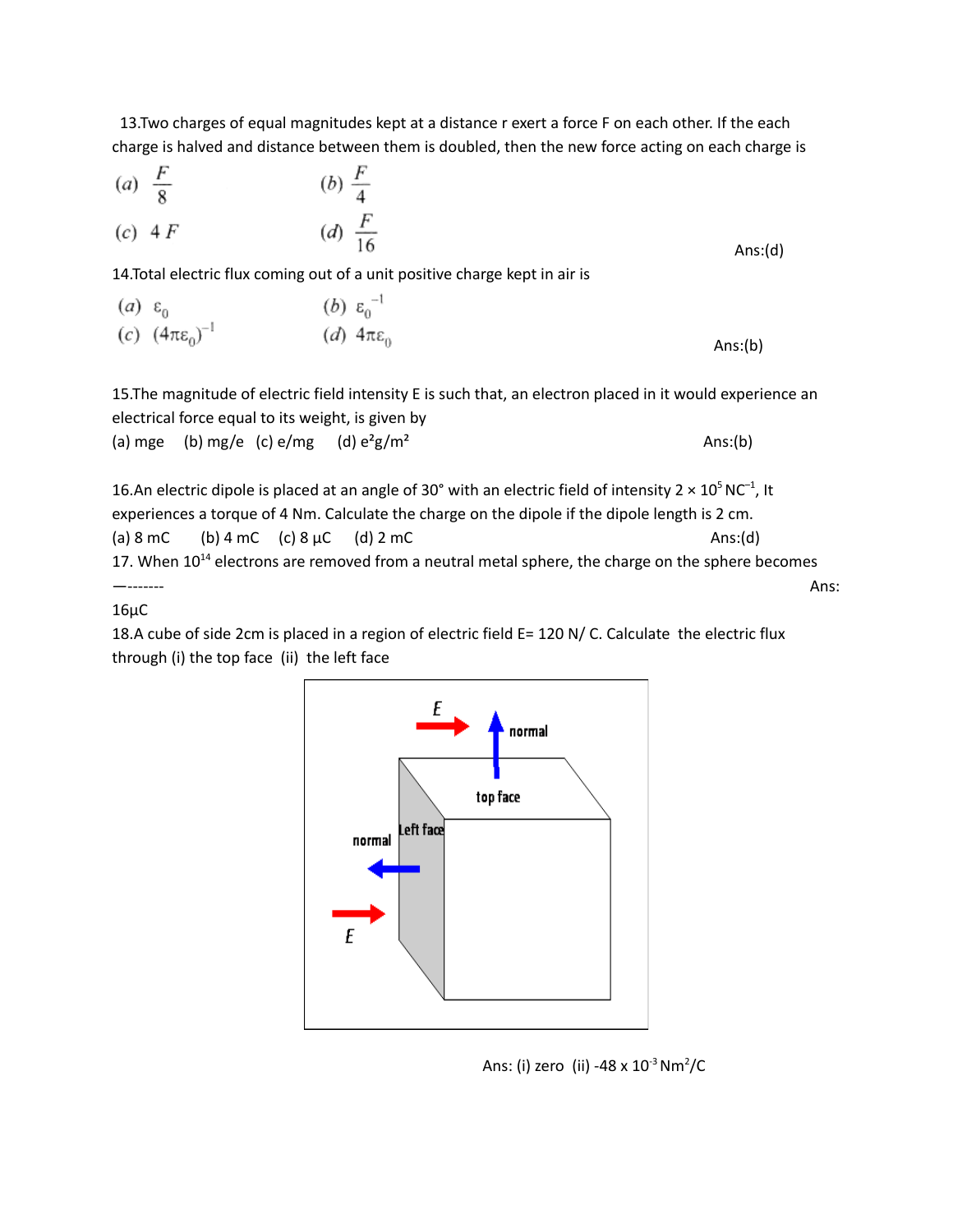19.Calculate the electric flux through the rectangle of sides 20 cm and 10 cm kept in the region of a uniform electric field 100 NC-1. The angle  $\theta$  is 60°. Suppose  $\theta$  becomes zero, what is the electric flux?



Ans: $1Nm^2/C$ ,  $2 Nm^2/C$ 

20. Electric field lines provide information about (a) field strength (b) direction(c) nature of charge (d) all of these Ans:(d)

21.Two point charges (C1 and C2) are fixed as shown in the setup below. Now consider a third test

charge with charge -q that you can place anywhere you want in regions A, B, C, or D. In which region could you place the test charge so that the net force on the test charge is zero?

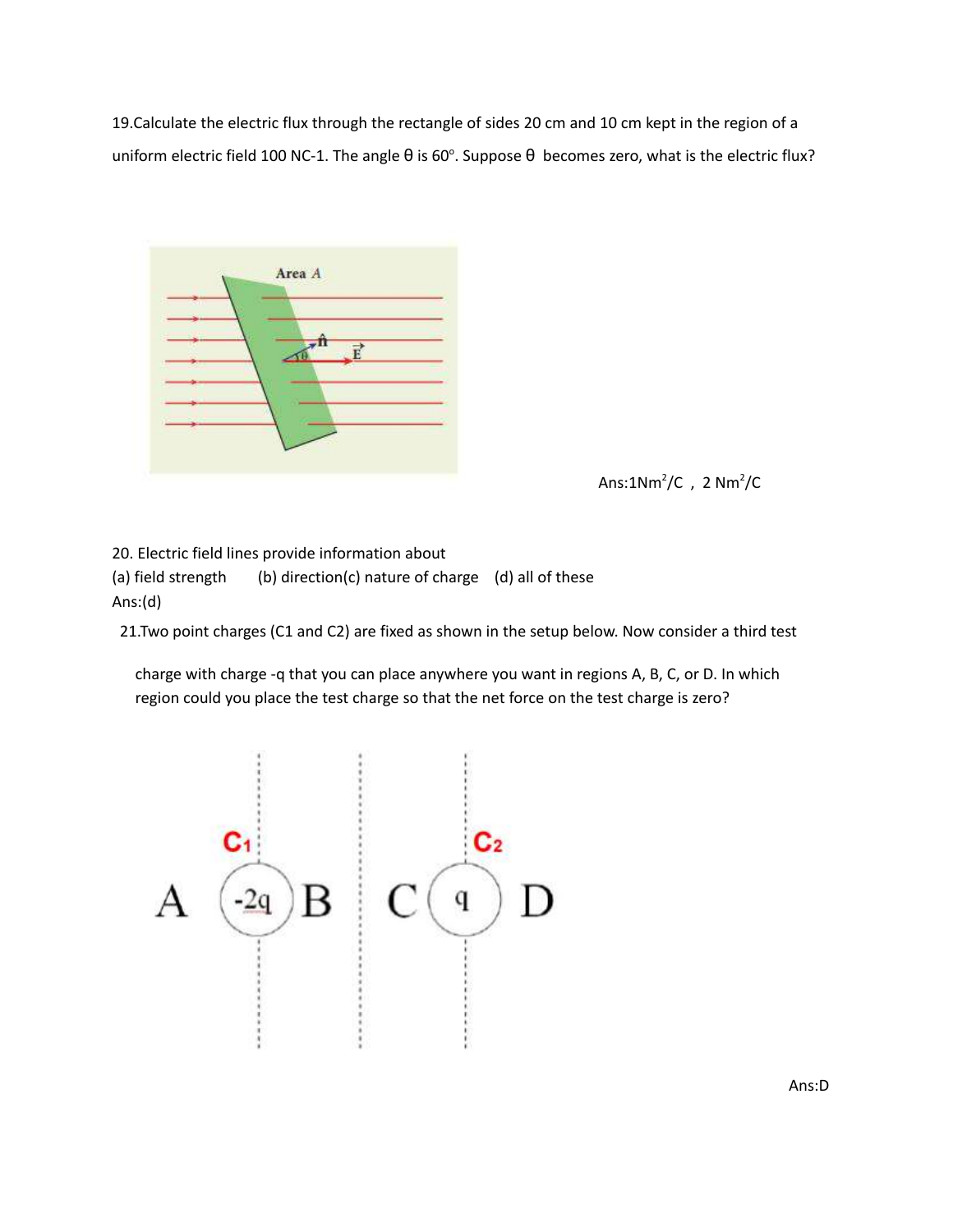# AMS P.OBUL REDDY PUBLIC SCHOOL

# HOLIDAY HOMEWORK 2022

| <b>CLASS: XII</b> | <b>SUBJECT: POLITICAL SCIENCE</b>                                                                                                                                                                                                                                                                                                                                                                                                                                                                                                                                 |
|-------------------|-------------------------------------------------------------------------------------------------------------------------------------------------------------------------------------------------------------------------------------------------------------------------------------------------------------------------------------------------------------------------------------------------------------------------------------------------------------------------------------------------------------------------------------------------------------------|
| <b>TOPICS</b>     | <b>CHOOSE ANY ONE FROM THE FOLLOWING:</b><br>$\triangleright$ Presence of 3rd world in global politics.<br>$\triangleright$ New centres of power<br>$\triangleright$ Green politics, need of the hour.<br>Emergency 1975 = Saving 'INDIRA'<br>$\triangleright$ The Nehru- Jinnah theory of division<br>Do opposition parties still exist in Indian politics?<br>➤<br>$\triangleright$ US Dominance in World Politics.<br>$\triangleright$ Ukraine – Russia war<br>$\triangleright$ Recent Developments in Indian Politics.<br>South Asia in the Post-Cold War Era |
| <b>Guidelines</b> | <b>Introduction</b><br>Statement of Purpose/Need and Objective of the Study,<br>Hypothesis/Research Question,<br>Review of Literature,<br>Presentation of Evidence, Key Words,<br>Methodology, Questionnaire,<br>Data Collection.<br>Significance and relevance of the topic;<br>challenges encountered while conducting the research.<br><b>NO. OF PAGES 30-40</b>                                                                                                                                                                                               |
|                   |                                                                                                                                                                                                                                                                                                                                                                                                                                                                                                                                                                   |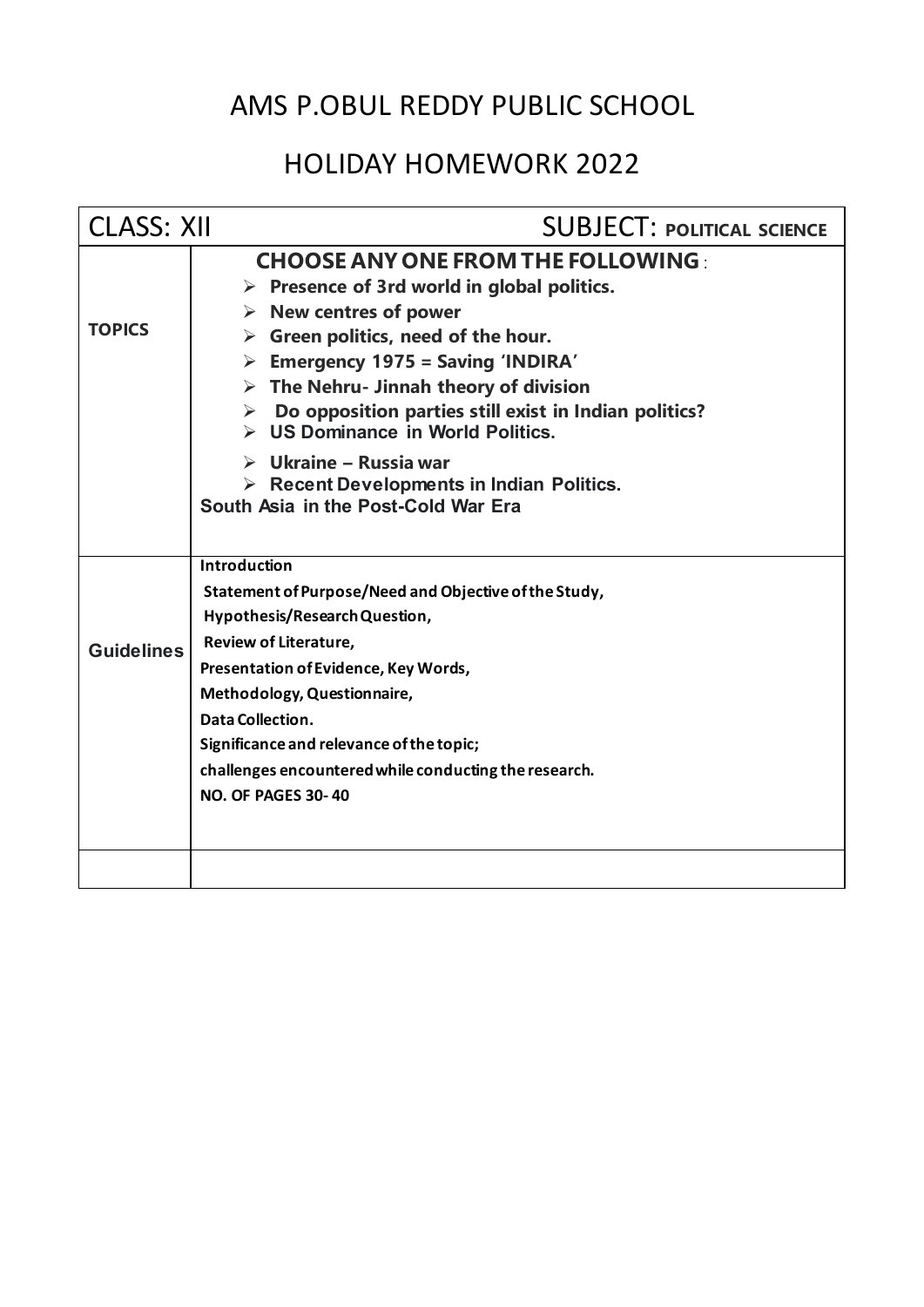### **DDMS P OBUL REDDY PUBLIC SCHOOL**

### HOLIDAY HOMEWORK 2022

### Class: XII Subject: Psychology

### **Instructions:**

- ❖ Write a reflection paper on the specific topic given below in not less than 4-5 pages.
- $*$  It is an individual assignment.
- This paper should be absolutely hand written.
- To be submitted in a file folder with your name, class and section on the day of school reopening.

| SL. No         | <b>Topic</b>                                  | Name of the student |
|----------------|-----------------------------------------------|---------------------|
| $\mathbf{1}$   | Effect of parental conflicts on children.     | Chinmayee           |
|                |                                               | Sudiksha            |
|                |                                               | Avaneesh            |
|                |                                               |                     |
| $\overline{2}$ | Your view on gender roles in society.         | Aakanksh            |
|                |                                               | Isha                |
|                |                                               | Divya               |
|                |                                               |                     |
| 3              | Role of media on increasing violence and      | Sri Harshitha       |
|                | aggression in adolescents                     | Shuchi              |
|                |                                               | Siddhi              |
|                |                                               |                     |
| $\overline{4}$ | Loneliness in Adolescents: Causes / Impact on | Sohita              |
|                | Mental Health.                                | Vaishnavi           |
|                |                                               | Hansuja             |
|                |                                               | Adarsini            |
|                |                                               |                     |
| 5              | Causes behind teenage suicides.               | Suhani              |
|                |                                               | Satvik              |
|                |                                               | Lekhana             |
| 6              |                                               |                     |
|                | Impact of insomnia on physical health of      | Adhya               |
|                | adolescents.                                  | <b>Dhiriti</b>      |
|                |                                               | Reetam              |
|                |                                               |                     |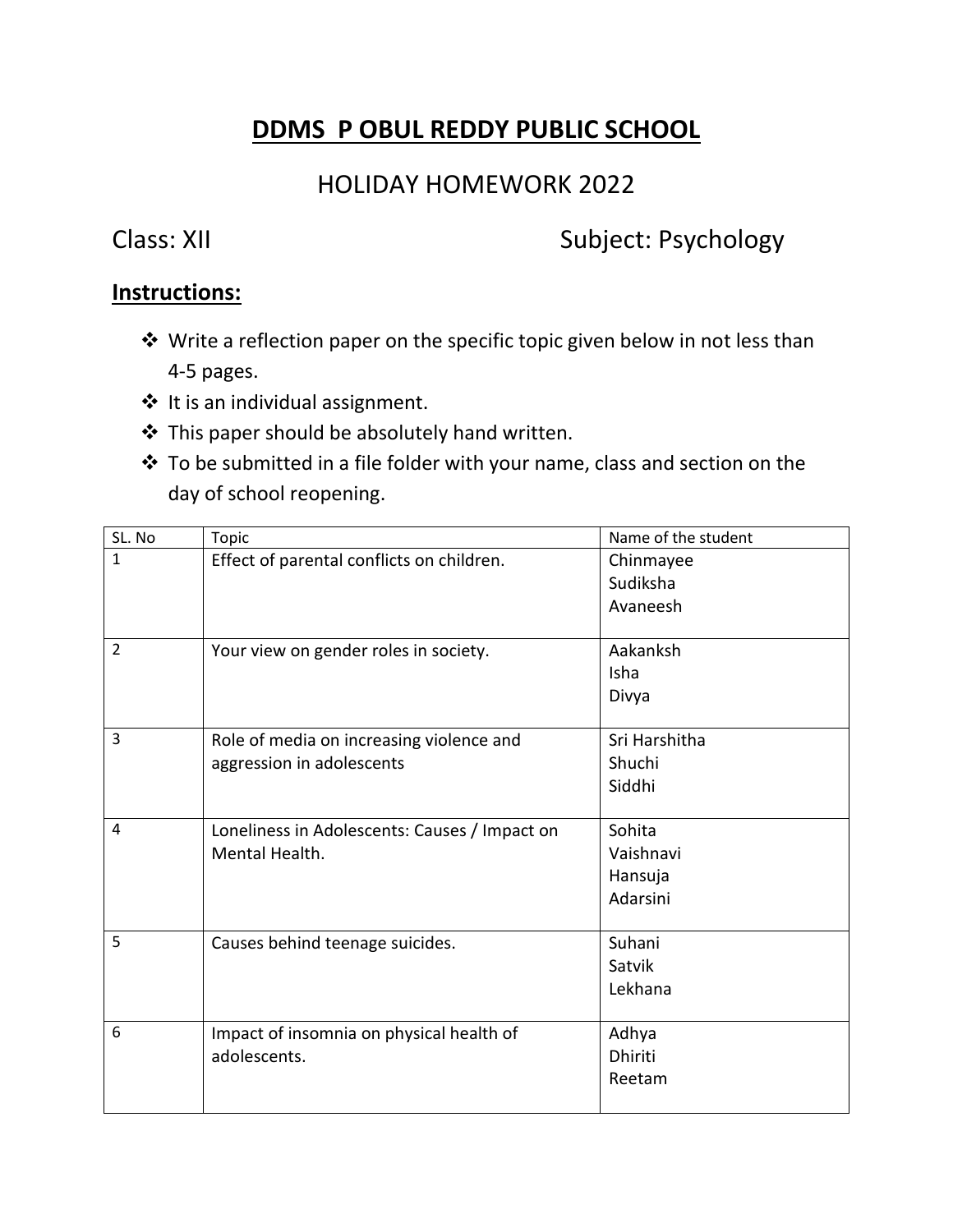| $\overline{7}$ | Peer group and its impact on your attitude and<br>relationships with family.                                                            | Archita<br>Govind<br>Priya<br>Haripriya |
|----------------|-----------------------------------------------------------------------------------------------------------------------------------------|-----------------------------------------|
| 8              | Causes / Impacts of bullying in Adolescents                                                                                             | Gopika<br>Neha<br>Yogita                |
| 9              | What is leadership according to you? How do you<br>interpret?                                                                           | Soujanya<br>Jiya<br>Aditya              |
| 10             | What kind of perception about the world needs<br>to be practiced at your age? Why and how its<br>impacts the personality?               | Tanvi<br>Anukruti<br>Mani Apurva        |
| 11             | How anti-social behaviors in teenagers are<br>manifesting? Causes and your view point on it.                                            | Rudrani<br>Lahana<br>Sree Vaibhavi      |
| 12             | How and what do you understand by<br>performance and social anxiety in society?<br>Discuss the ways in which people can overcome<br>it. | Shreya<br><b>Disha</b><br>Srikirthi     |
| 13             | Initiation vs Inhibition - Why and how is it<br>happening in adolescents? Discuss with instances.                                       | Srividya<br>Vishesh<br>Dhvani           |
| 14             | According to you, why adjustment is important<br>and how can we adjust in various situations<br>without being reactive.                 | Nupur<br>Siri<br>Niharika               |
| 15             | How important it is to motivate yourself and what<br>are different ways to sustain it in realistic world?                               | Vidula<br>Ghritika<br>Sreevalli         |